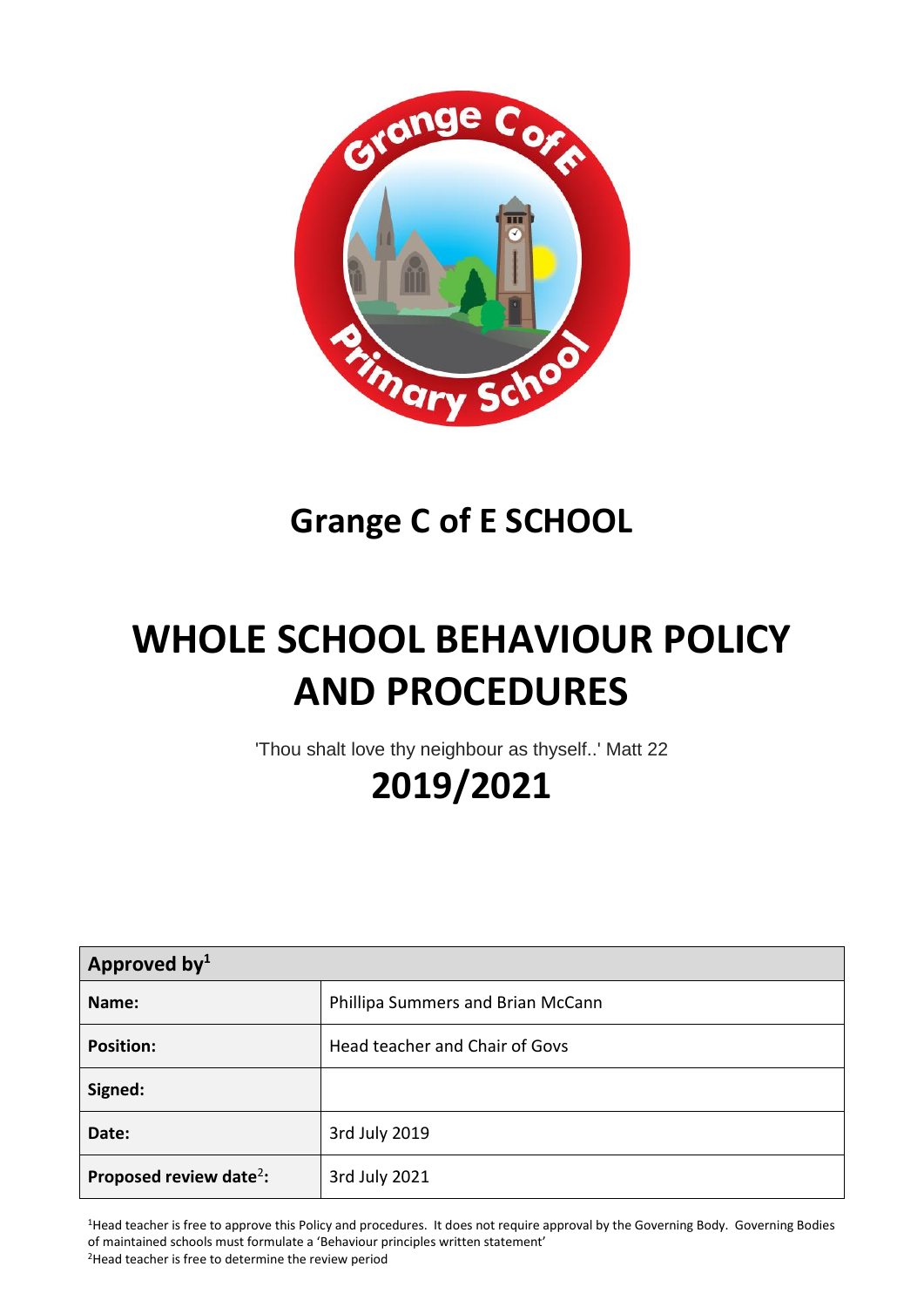## **REVIEW SHEET**

**The information in the table below details earlier versions of this document with a brief description of each review and how to distinguish amendments made since the previous version date (if any). Schools should devise their own version history to reflect the Policy status in the school.**

| <b>Version</b><br><b>Number</b> | <b>Version Description</b>                                                          | <b>Date of Revision</b> |
|---------------------------------|-------------------------------------------------------------------------------------|-------------------------|
| 1                               | Original                                                                            |                         |
| $\mathfrak{p}$                  | New version to include new school vision and ethos and<br>behaviour system changes. | <b>July 2019</b>        |
|                                 |                                                                                     |                         |
|                                 |                                                                                     |                         |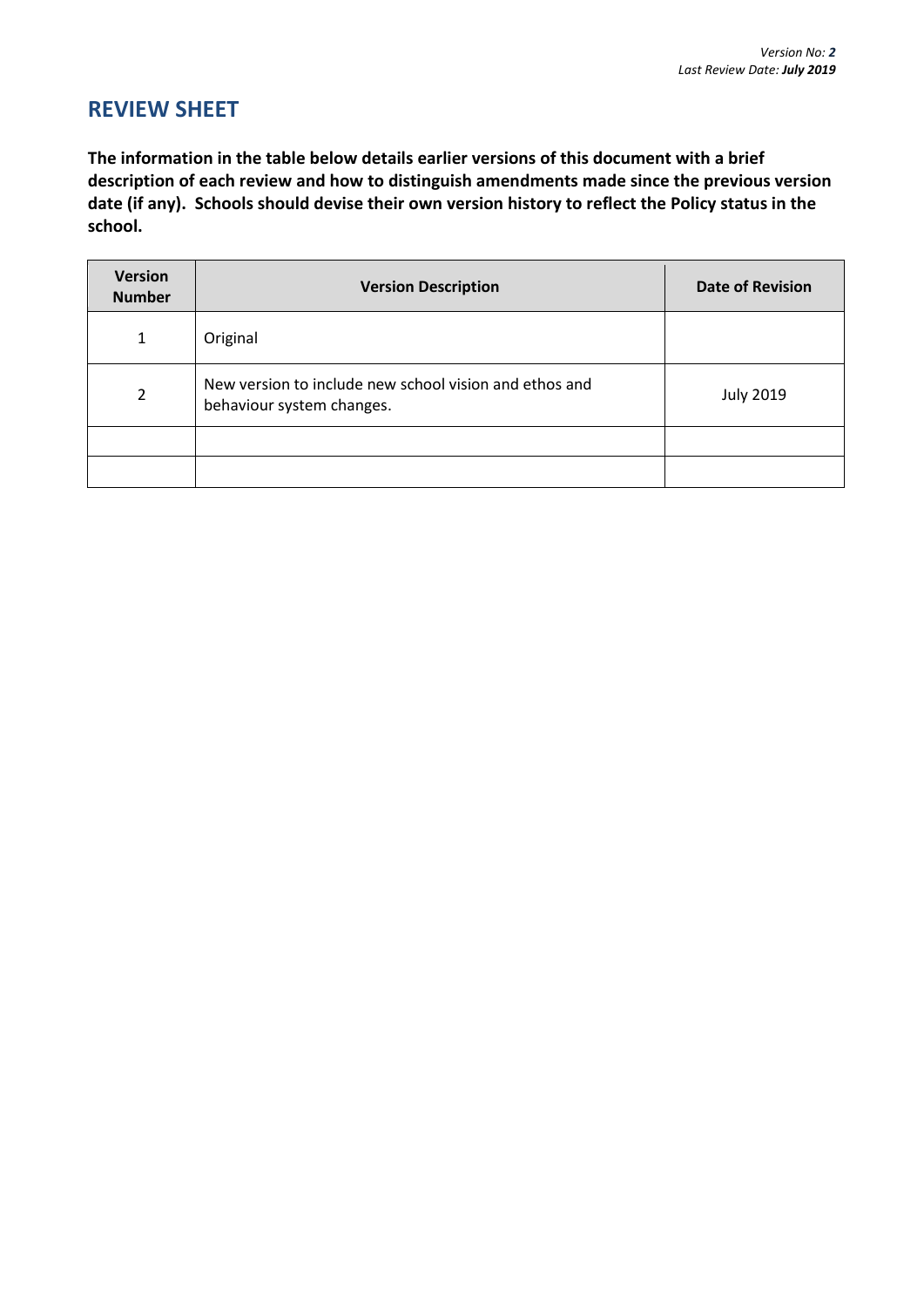## **CONTENTS**

|     | <b>POLICY STATEMENT</b><br>1                                                  |                |  |  |
|-----|-------------------------------------------------------------------------------|----------------|--|--|
| 1.  | <b>Definitions</b>                                                            | 1              |  |  |
| 2.  | Introduction                                                                  | 1              |  |  |
| 3.  | <b>Ethos</b>                                                                  | 2              |  |  |
| 4.  | Aims                                                                          | 3              |  |  |
| 5.  | Communication                                                                 | 4              |  |  |
|     | <b>PROCEDURES</b>                                                             | 1              |  |  |
| 1.  | <b>Responsibilities</b>                                                       | 1              |  |  |
| 1.1 | What pupils can expect from staff                                             | $\mathbf{1}$   |  |  |
| 1.2 | What staff can expect from pupils                                             | $\mathbf{1}$   |  |  |
| 1.3 | What staff can expect from their colleagues                                   | $\overline{2}$ |  |  |
| 1.4 | What staff can expect from parents                                            | $\overline{2}$ |  |  |
| 1.5 | What parents can expect from staff and other adults in the school             | 3              |  |  |
| 2.  | <b>Celebrating Success</b>                                                    | 3              |  |  |
| 2.1 | Rewards                                                                       | 3              |  |  |
| 3.  | <b>Sanctions and Consequences</b>                                             | 4              |  |  |
| 3.1 | Restorative Justice/Reflection on Actions                                     | 4              |  |  |
| 3.2 | Sanctions and Disciplinary Action                                             | 5              |  |  |
|     | <b>Pupil Behaviour Logs</b>                                                   | 5              |  |  |
|     | Screening, Searching and Confiscation                                         | 5              |  |  |
|     | <b>Removal from Class</b>                                                     | 6              |  |  |
|     | Detention (delete if not applicable)<br>Error! Bookmark not defined.          |                |  |  |
|     | Other examples of sanctions                                                   | 6              |  |  |
|     | <b>Fixed Term Exclusion</b>                                                   | 6              |  |  |
|     | <b>Permanent Exclusion</b>                                                    | 6              |  |  |
|     | Exclusions - The Right of Appeal and Legal Duties                             | 7              |  |  |
|     | Home School Agreements                                                        | 7              |  |  |
| 4.  | Peer on peer Abuse                                                            | 7              |  |  |
| 4.1 | Minimising the risk of safeguarding concerns towards pupils from other pupils | 7              |  |  |
| 5.  | <b>Attendance and Punctuality</b>                                             | 7              |  |  |
| 6.  | <b>Homework</b>                                                               | 8              |  |  |
| 7.  | <b>Pupil Conduct and Misbehaviour Outside the School Premises</b>             | 8              |  |  |
| 7.1 | What the Law Allows                                                           | 8              |  |  |
| 7.2 | Out of School Behaviour                                                       | 8              |  |  |
| 7.3 | Sanctions and Disciplinary Action - Off-site Behaviour                        | 9              |  |  |
| 7.4 | <b>Pupil Support</b>                                                          | 9              |  |  |
| 8.  | The Use of Reasonable Force                                                   | 9              |  |  |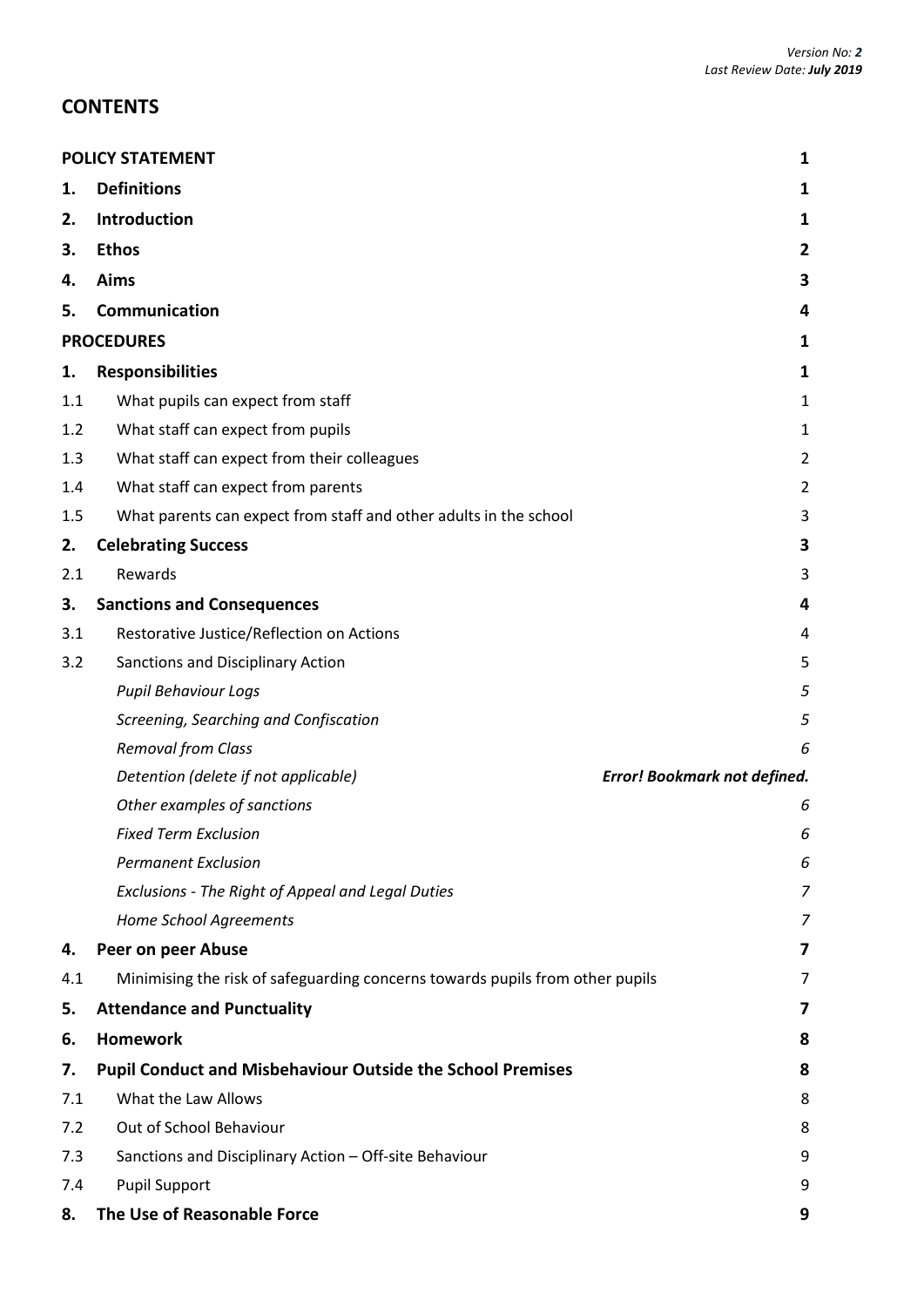| 8.1  | Action as a result of Self-defence or in an Emergency                                                        | 10 |  |
|------|--------------------------------------------------------------------------------------------------------------|----|--|
| 8.2  | Circumstances in which reasonable force might be used                                                        | 10 |  |
| 8.3  | Power to Use Reasonable Force when Searching Without Consent                                                 | 10 |  |
| 8.4  | Unreasonable Force                                                                                           | 10 |  |
| 8.5  | Staff training                                                                                               | 10 |  |
| 8.6  | <b>Behaviour Management Plans</b>                                                                            | 11 |  |
| 8.7  | Informing Parents when Reasonable Force has been used                                                        | 11 |  |
| 8.8  | Post Incident Support                                                                                        | 11 |  |
| 8.9  | Follow up                                                                                                    | 12 |  |
| 8.10 | Other Physical Contact with Pupils                                                                           | 12 |  |
| 9.   | Allegations of Abuse against Staff and Other Adults Working in the School                                    | 12 |  |
| 9.1  | General                                                                                                      | 12 |  |
| 9.2  | Action in the Event of a Malicious Allegation                                                                | 13 |  |
|      | 10. Bullying                                                                                                 | 13 |  |
| 10.1 | What is Bullying?                                                                                            | 13 |  |
| 10.2 | The Law                                                                                                      | 14 |  |
| 10.3 | Reporting and Recording Incidents of Bullying                                                                | 14 |  |
| 10.4 | <b>Tackling Bullying</b>                                                                                     | 15 |  |
| 10.5 | <b>Strategies for Dealing with Bullying</b>                                                                  | 15 |  |
| 10.6 | Strategies for Dealing with the Bully                                                                        | 15 |  |
| 10.7 | Strategies to Support a Victim                                                                               | 15 |  |
|      | 11. Drugs and Drug-Related Incidents                                                                         | 15 |  |
| 11.1 | General                                                                                                      | 15 |  |
| 11.2 | Responsibilities                                                                                             | 16 |  |
| 11.3 | Dealing with Drug-Related Incidents                                                                          | 16 |  |
|      | <b>Medicines</b>                                                                                             | 16 |  |
|      | <b>Tobacco</b>                                                                                               | 16 |  |
|      | Alcohol                                                                                                      | 16 |  |
|      | Solvents                                                                                                     | 16 |  |
|      | Illegal substances                                                                                           | 16 |  |
| 11.4 | Finding a drug or suspected illegal substance                                                                | 16 |  |
| 11.5 | Finding or suspecting a pupil is in possession of a drug/drug paraphernaliaError! Bookmark not defined.      |    |  |
| 11.6 | Dealing with a pupil suspected to be under the influence of a drug or substance Error! Bookmark not defined. |    |  |
| 11.7 | When to contact the Police/disciplinary action                                                               | 17 |  |
| 11.8 | Procedures for dealing with drug-related incidents involving adults                                          | 17 |  |
|      | 12. Behaviour of Parents and Other Visitors to the School                                                    | 18 |  |

12.1 Types of [behaviour that are considered serious and unacceptable](#page-25-1) 18 12.2 [Procedures for Dealing with Unacceptable Behaviour](#page-25-2) 18 and 18 12.3 [Unacceptable Use of Technology](#page-26-0) 19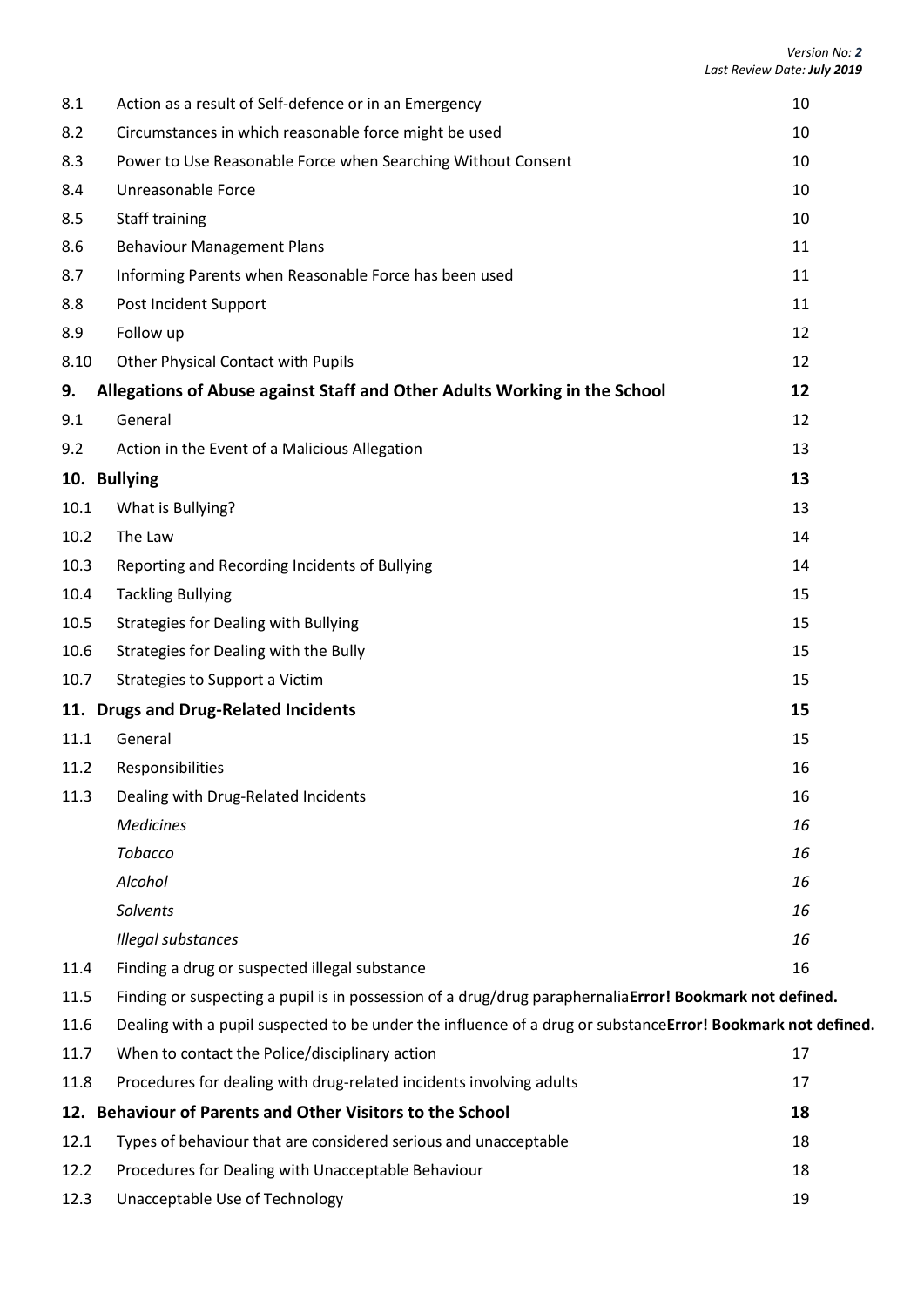## **POLICY STATEMENT**

#### <span id="page-4-1"></span><span id="page-4-0"></span>**1. Definitions**

For the purposes of this Policy and procedures a child, young person, pupil or student is referred to as a 'child' or a 'pupil' and they are normally under 18 years of age.

Wherever the term 'parent' is used this includes any person with parental authority over the child concerned e.g. carers, legal guardians etc.

Wherever the term 'Head teacher' is used this also refers to any Manager with the equivalent responsibility for children.

Wherever the term 'school' is used this also refers to academies and Pupil Referral Units (PRU) and references to Governing Bodies include Proprietors in academies and the Management Committees of PRUs and will usually include wrap around care provided by a setting such as After School Clubs and Breakfast Clubs.

#### <span id="page-4-2"></span>**2. Introduction**

In their document 'Behaviour and Discipline in Schools – advice for head teachers and school staff', the Department for Education (DfE) have set out the legal powers and duties that govern behaviour and attendance in schools and explains how they apply to teachers, governing bodies, pupils and parents.

Every school must have a Behaviour Policy to meet the requirements of Section 89 of the Education and Inspections Act 2006 (maintained schools)/Education (Independent School Standards) (England) Regulations 2014 (Academies).

Section 78 of the Education Act 2002 requires that the curriculum for a maintained school must promote the spiritual, moral, cultural, mental and physical development of pupils at the school and of society which, in turn, prepares pupils at the school for the opportunities, responsibilities and experiences of later life. Guidance for schools on the promotion of fundamental British values of democracy, the rule of law, individual liberty and mutual respect of those with different faiths and beliefs is available from the DfE. (November 2014).

The Governing Body is responsible for setting general principles that inform the Behaviour Policy and procedures. Governors of maintained schools are required to have a 'Statement of Behaviour Principles' which is a statutory document. (DfE – Policies and other Documents that Governing Bodies and Proprietors are required to have by Law). Head teachers are responsible for developing the Behaviour Policy and supporting procedures, based around the 'Principles' required by the Governing Body, and deciding the standard of behaviour expected of pupils at the school and how that standard will be achieved, the school rules, rewards for good behaviour and any disciplinary penalties for breaking the rules.

In terms of staff and other adults, any person whose work brings them into contact with children including volunteers must follow the principles and guidance outlined in the school Code of Conduct for Staff and other Adults. In addition to this Code of Conduct, all employees engaged to work under Teachers' Terms and Conditions of Employment have a statutory obligation to adhere to the 'Teachers' Standards 2011 (updated 2013)' and in relation to this Code of Conduct, Part 2 of the Teachers' Standards - Personal and Professional Conduct.

The procedures which support the Whole School Behaviour Policy must include measures to prevent all forms of bullying among pupils.

This Policy and procedures should be read in conjunction with the following school Policies and procedures: *(delete or amend any which do not apply, have different titles or do not exist)*

- Overarching Safeguarding Statement
- Health and Safety Policy and procedures
- Online Safety Policy and procedures
- Child Protection Policy and procedures including Whistleblowing procedures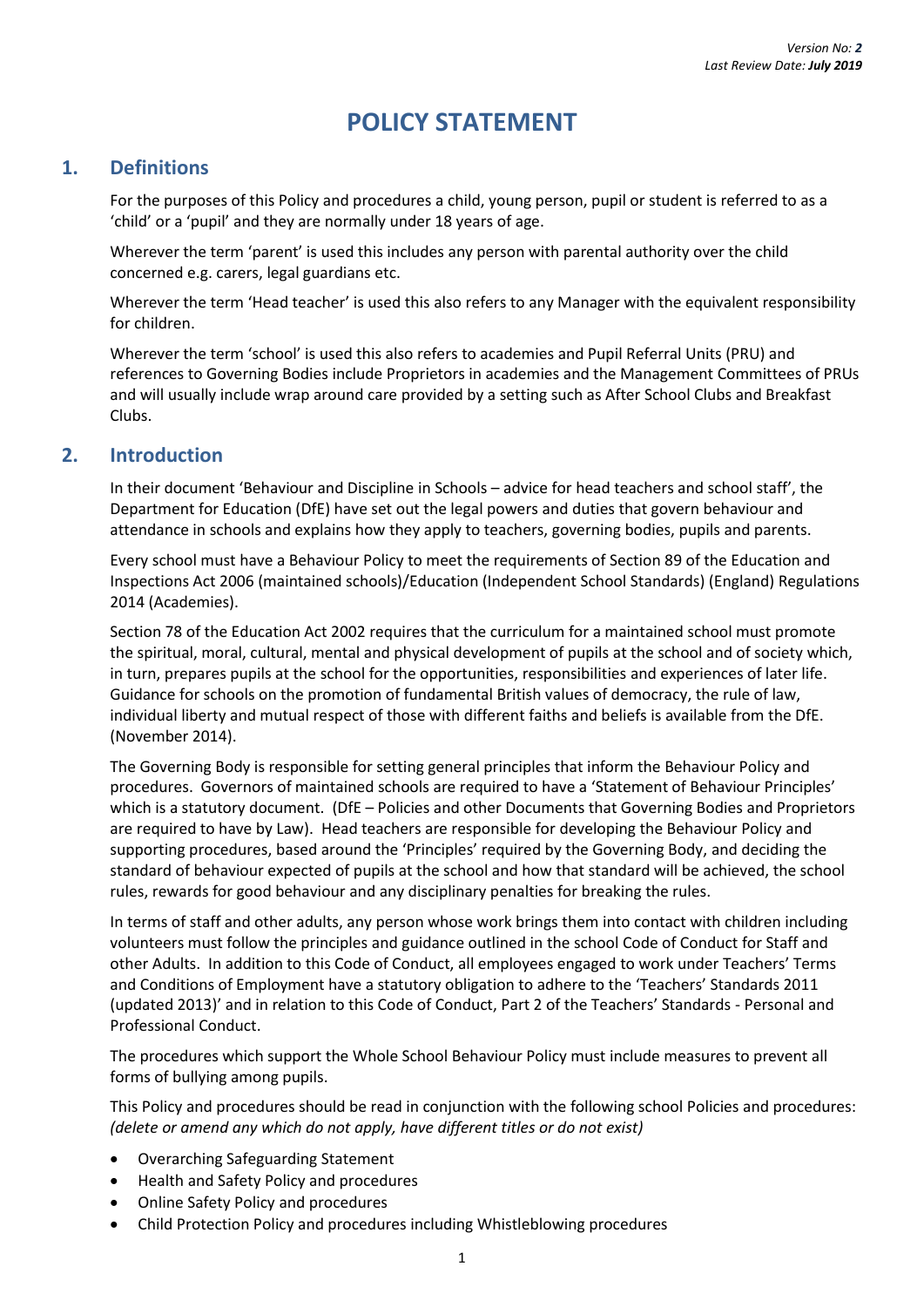- Supporting Pupils with Medical Conditions Policy and Procedures
- Single Equality Scheme/Objectives
- Special Educational Needs Policy/Information Report
- Admissions Arrangements
- Attendance procedures
- Missing Child procedures
- Complaints procedure
- Positive Handling, Support and Intervention Procedures
- Code of Conduct for Staff and other Adults
- Educational Visits Procedures (including procedures for assessing risk)
- Risk Assessments (including Behaviour Management Plans)
- CCTV Procedures (should form part of Data Protection Policy)
- Home to School Agreement

#### <span id="page-5-0"></span>**3. Ethos**

#### *Achieve, Believe, Care*

#### 'Let us think of ways to motivate one another to acts of love and good works' Hebrews 10:24

*Grange Church of England School is at the heart of our local community. Our Christian vision is rooted and grounded in values of love, hope and trust. It is an inclusive school and our belief is that everyone is unique, valued, loved and matters to God.*

*Our aim is to develop happy pupils with enquiring minds, respect for themselves, others and the world in which we live. All members of our school community are nurtured and encouraged to develop resilience and skills in order to flourish and enjoy 'life in all its fullness.' (John 10:10)*

*Grange C of E School (hereinafter referred to as 'the School') is fully committed to every child receiving the very best education and to ensuring that all pupils reach their full potential. To achieve this, teachers aim to deliver outstanding lessons and the school rightly has high expectations of its pupils. We expect all members of the school community to behave well, work hard, achieve high standards appropriate to their learning abilities, show respect for one another and to ensure that the School is a positive and safe place to be.*

For the School to achieve a positive ethos it is essential that all members of the school community work well *alongside each other and develop positive working relationships (this includes all staff and other adults working in the School, pupils and parents). Having a positive ethos helps to ensure good behaviour from pupils in school. Young people learn by example and as such, having high standards of behaviour expectations from all parties involved in their education will create adults with similarly high behaviour standards.*

*Through the promotion of pupils' spiritual, moral, social and cultural (SMSC) development within the curriculum, we will positively promote fundamental British values. To achieve this, we will:*

- *enable pupils to develop their self-knowledge, self-esteem and self-confidence;*
- *enable pupils to distinguish right from wrong and to respect the civil and criminal law of England;*
- *encourage pupils to accept responsibility for their behaviour, show initiative, and to understand how they can contribute positively to the lives of those living and working in the locality of the school and to society more widely;*
- *enable pupils to acquire a broad general knowledge of and respect for public institutions and services in England;*
- *further tolerance and harmony between different cultural traditions by enabling pupils to acquire an appreciation of and respect of their own and other cultures;*
- *encourage respect for other people; and*
- *encourage respect for democracy and support for participation in the democratic processes, including respect for the basis on which the law is made and applied in England.*

*We recognise that consistency is crucial in maintaining high standards of behaviour alongside a culture that celebrates success and is not based solely on sanctions. To this end, the School is committed to promoting*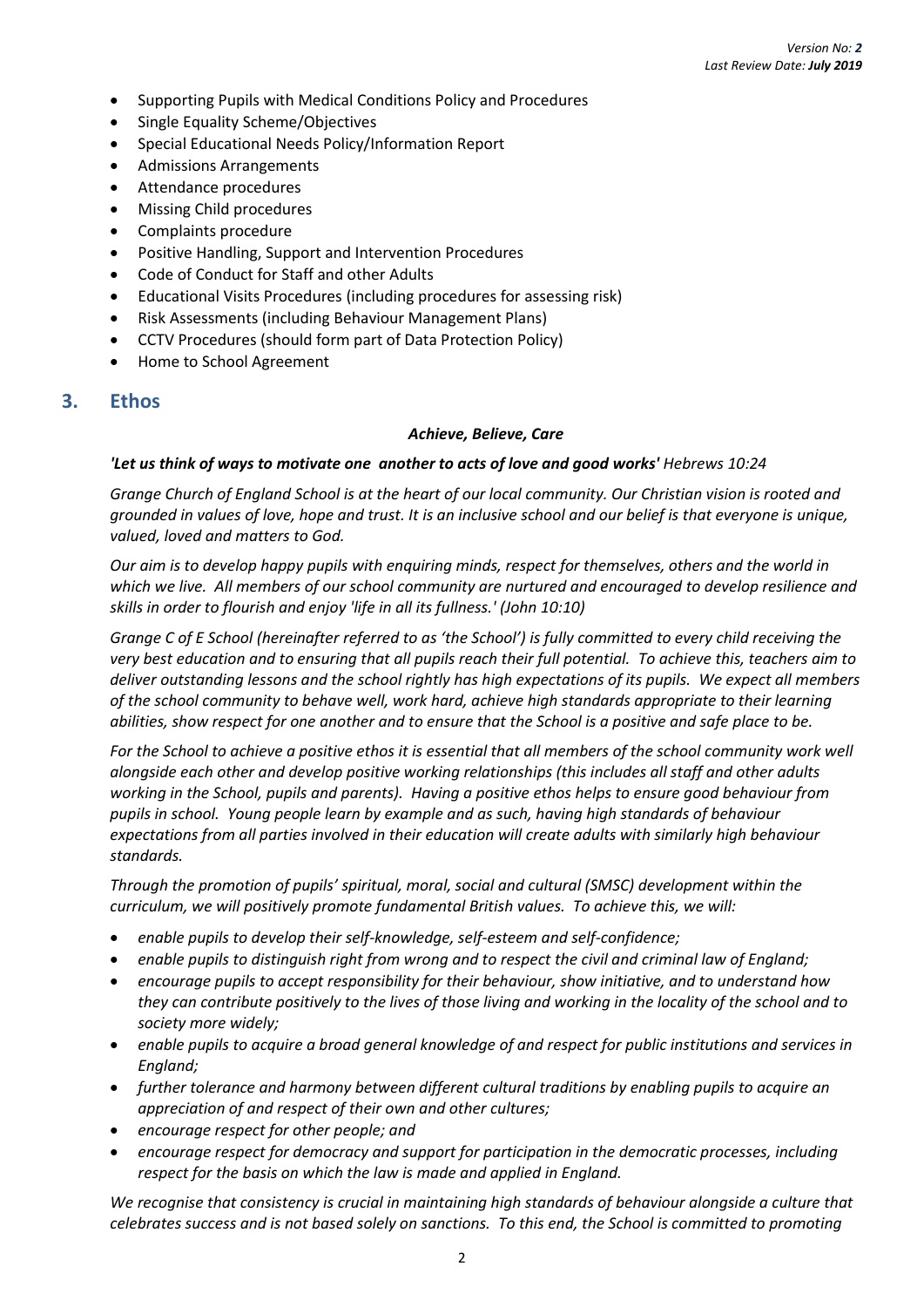*and rewarding good behaviour. We are also committed to a united approach to managing behaviour in and out of school.*

*The School will not tolerate bullying or intimidation of any description. A complaint of bullying will always be taken seriously.*

#### <span id="page-6-0"></span>**4. Aims**

*Our aim is to develop happy pupils with enquiring minds, respect for themselves, others and the world in which we live. All members of our school community are nurtured and encouraged to develop resilience and skills in order to flourish and enjoy 'life in all its fullness.' (John 10:10)*

*Our school's Whole School Behaviour Policy and procedures is therefore designed to support the way in which all members of the school can live and work together in a supportive way. It aims to promote the overall well-being of pupils and staff and an environment in which everyone feels happy, safe and secure.*

*The Whole School Behaviour Policy and procedures confirms the school commitment to:*

- *ensure that each child can develop and achieve his/her full potential, educationally, morally and spiritually;*
- *provide a safe and attractive environment where everyone feels welcome, happy and secure; free from disruption, violence, bullying and any form of harassment;*
- *provide each young person with the motivation and confidence to learn effectively;*
- *promote self-esteem, self-discipline, proper regard for authority and positive relationships based on mutual respect;*
- *promote a culture of praise and encouragement in which all pupils can achieve;*
- *provide every pupil with appropriate high-quality teaching through a broad and balanced curriculum* which is appropriately differentiated to meet each pupil's individual needs;
- *teach children to respect themselves and others and to take responsibility for their own action and behaviour;*
- *help teachers and other staff manage behaviour problems that can inhibit effective learning for all children, and to realise that we cannot always deal with problems by ourselves and that we have colleagues and other agencies who are willing to assist;*
- *help young people to understand how behaviour affects others and the world around them;*
- *create a partnership of support and effective communication between home, school and the wider community;*
- *provide young people with an informed view of life and develop a strong sense of right and wrong enabling them to become thoughtful, caring members of society;*
- *value every child regardless of ability, race, gender or religion;*
- *maintain, develop and consistently apply high standards within the school and enable teachers and other school staff to develop and use their own professional expertise.*

*The aim of this Policy and supporting procedures is to determine the boundaries of acceptable and unacceptable behaviour, introduce rewards and sanctions and to determine how they will be fairly and consistently applied.*

*To achieve this, the school will:*

- *make clear its expectations of good behaviour, through collective worship, class/school council meetings and in published documents;*
- *reward achievements, awarding house/class points, Certificates , house points leading to certificates and prizes etc.;*
- *treat every member of the community as individuals and respect their rights, values and beliefs;*
- *create a zero-tolerance environment against all instances of bullying or discrimination based on race, gender, ability or cultural differences;*
- *provide positive examples for modelling behaviour;*
- *promote good relationships and a sense of belonging to the community;*
- *intervene early to challenge undesirable behaviour;*
- *follow and apply consistently clear guidelines when responding to instances of unacceptable behaviour.*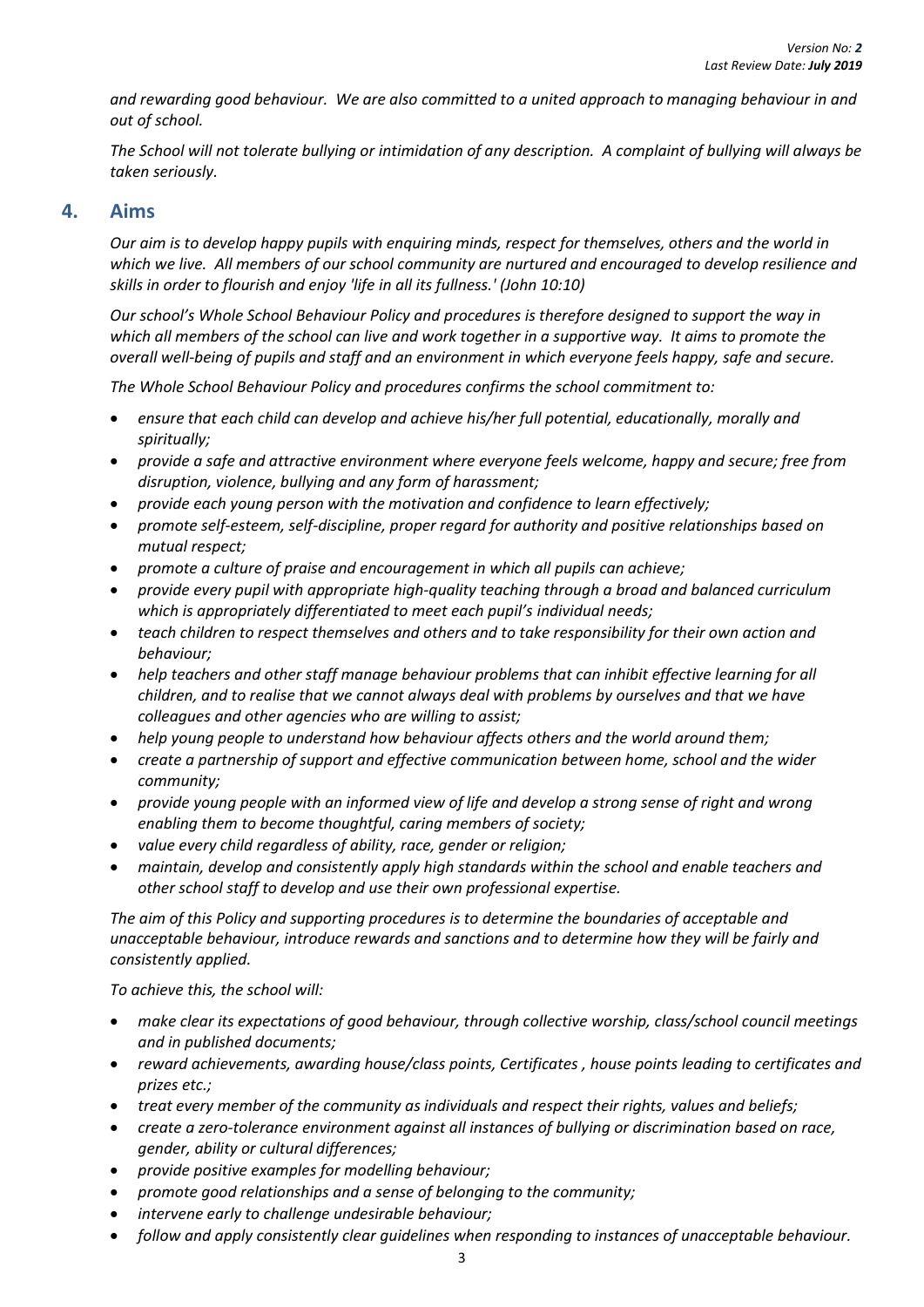## <span id="page-7-0"></span>**5. Communication**

The School Governors are required to ensure that this Policy and procedures is published on the school website. A copy of this Policy and procedures is also available on request.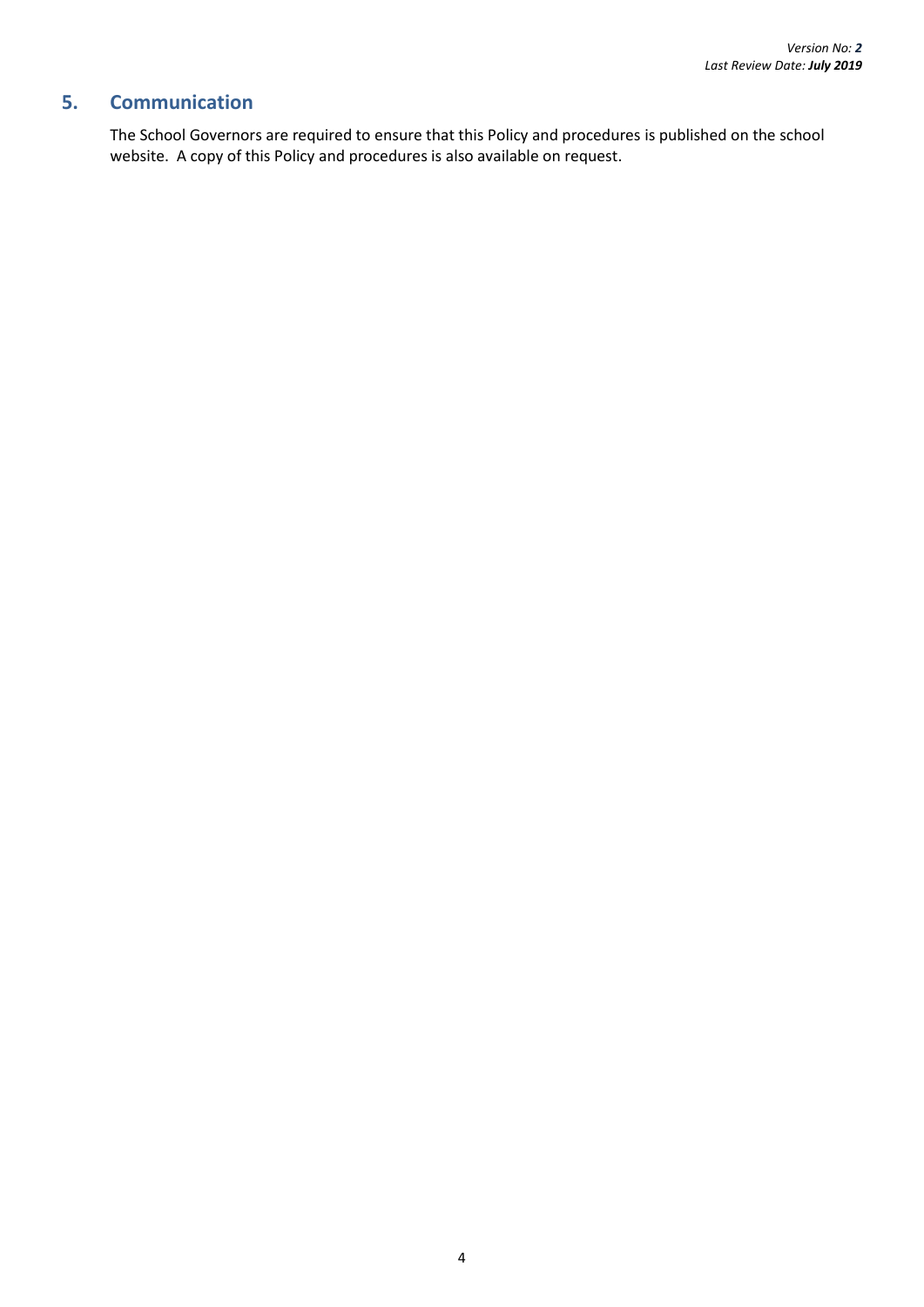## **PROCEDURES**

## <span id="page-8-1"></span><span id="page-8-0"></span>**1. Responsibilities**

The commitment of staff, pupils and parents is vital in developing a positive whole school ethos. The expectations of staff, pupils and parents are outlined below.

#### <span id="page-8-2"></span>**1.1 What pupils can expect from staff**

Pupils may expect staff and other adults in the school to:

- arrive at lessons on time:
- plan and deliver good to outstanding lessons which engage and motivate you to achieve;
- allocate sufficient time for each task;
- be enthusiastic and develop positive working relationships with you and your peers in their classes;
- celebrate the success of pupils in lessons, after school activities and assemblies;
- encourage all pupils to contribute to the work in hand;
- communicate both successes and concerns with parents;
- have a well organised room;
- mark or give feedback on work as soon as possible;
- set homework appropriate for the age and abilities of each pupil;
- treat you fairly;
- eliminate or control hazards which may cause you harm;
- use a range of non-verbal and verbal cues to encourage good behaviour and limit inappropriate behaviour;
- be approachable and listen to you at appropriate times;
- always take seriously any complaints of bullying or inappropriate behaviour reported to them;
- display your work;
- set high expectations, clear boundaries and regularly agree classroom and behaviour expectations;
- use rewards and, where necessary, sanctions consistently;
- model the behaviours you wish to see and follow the 'Golden Rule' 'Therefore all things whatsoever ye would that men should do to you: do ye even so to them: for this is the law and the prophets.' Matt 7:12

#### <span id="page-8-3"></span>**1.2 What staff can expect from pupils**

Staff may expect pupils to:

- arrive at lessons on time:
- enter the classrooms quietly;
- wear full school uniform correctly;
- sit where you are told to sit by the teacher or any other member of the school staff;
- have equipment and books for lessons, including reading diaries and homework planners (upper KS2);
- follow classroom rules and procedures and not disrupt the learning of other pupils;
- follow instructions given by staff and other adults without arguing;
- listen attentively to the teacher who will explain the lesson, what you are going to do, why and how;
- put up your hand to indicate you wish to speak;
- use appropriate language;
- **.** listen to others' ideas and work co-operatively;
- tell the truth and learn from your mistakes;
- care for the classroom and resources, respecting others' property;
- value other individuals and their contributions to lessons;
- lead by example creating a good role model for younger pupils in the school;
- accept responsibility for your behaviour;
- consider the needs of all the other people in the classroom;
- use ICT in accordance with school Online Safety Policy and procedures;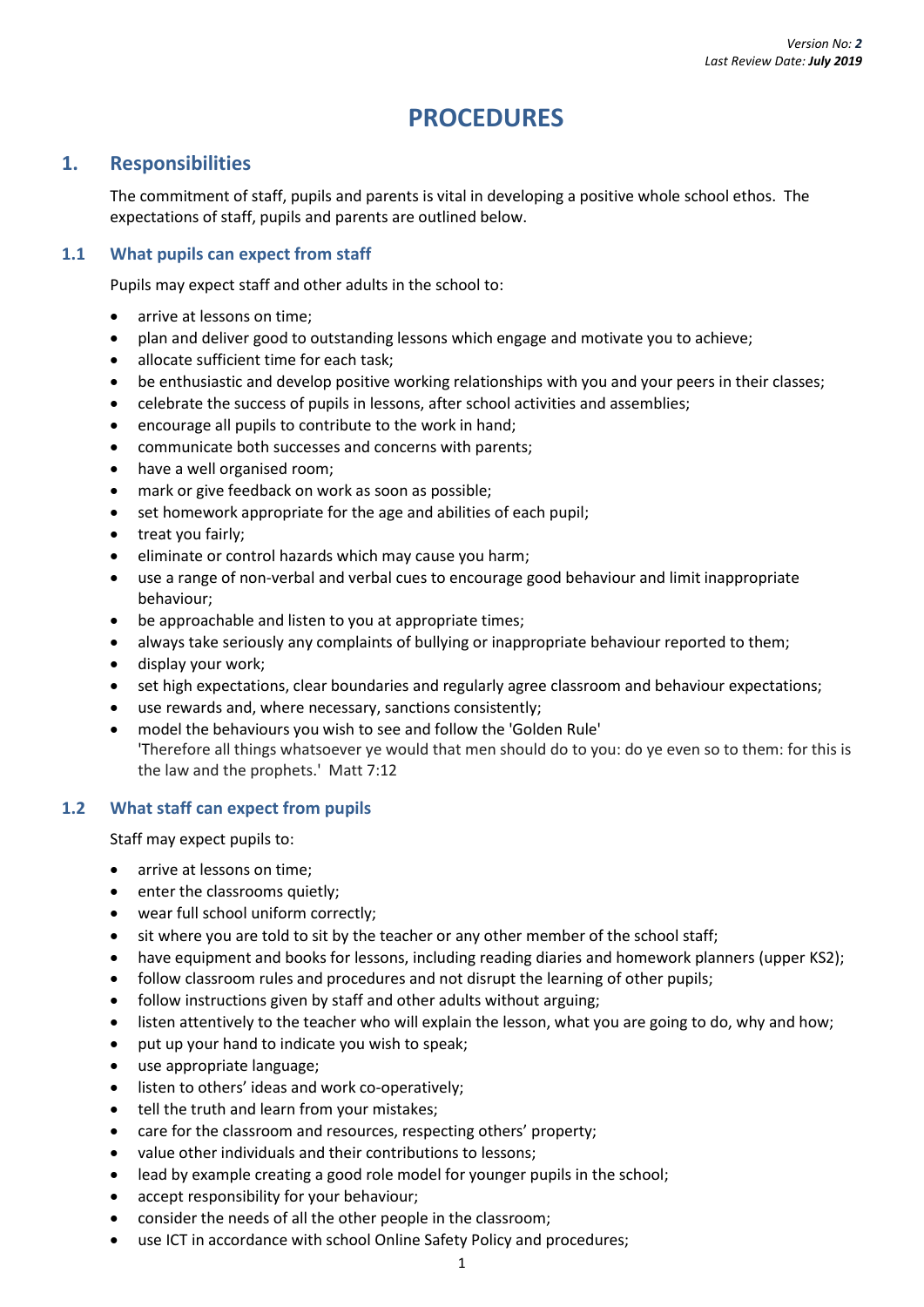- be responsible when using online technologies and not compromise the professional integrity of staff or other adults in the school community;
- report to a teacher or other adult any bullying behaviour by others including bullying with the use of technology (cyber bullying);
- behave appropriately when outside school;
- be an ambassador for the school.

#### <span id="page-9-0"></span>**1.3 What staff can expect from their colleagues**

Staff may expect colleagues and other adults in the school to:

- treat each other with respect;
- work and co-operate together for the overall good of the school community;
- respect each other's values and individual beliefs;
- treat all pupil and staff issues with the highest standards of confidentiality;
- offer support when appropriate;
- be aware of each other's job remit and respect its boundaries;
- use ICT appropriately and in accordance with the school's Online Safety Policy and procedures and staff acceptable use agreement;
- be aware of and consider the possible implications for the school, colleagues and themselves when posting on Social Network Sites;
- use on-line technology appropriately and not compromise the professional integrity of colleagues or other adults in the school community.

#### <span id="page-9-1"></span>**1.4 What staff can expect from parents**

Staff and other adults in the school may expect parents to:

- treat all staff and other adults with respect;
- treat other parents, pupils and visitors to the school with respect;
- behave responsibly whilst on school premises;
- report any incidents of bullying including cyber bullying as soon as they are discovered so that the issue can be dealt with promptly by school staff;
- ensure that their child arrives at school on time;
- ensure that their child is dressed appropriately, in school uniform with any necessary equipment e.g. P.E. kit, no jewellery unless agreed or nail varnish;
- ensure that their child attends school regularly and contact the school in the event of an absence or lateness;
- encourage their child to achieve their very best in school;
- reinforce the value of good behaviour at home;
- encourage their child to have high standards of behaviour in and out of school;
- support the school's Policies, strategies and guidelines for behaviour;
- work with school staff to help their child accept responsibility for their behaviour and actions;
- inform the school of any concerns or problems that may affect the child's work or behaviour;
- support their child's homework and other home-based learning activities;
- support the school in its use of rewards and sanctions;
- take some responsibility for the behaviour of their child;
- discuss any issues of concern with the class teacher or Head teacher in a calm and non-aggressive or threatening manner;
- refrain from smoking on the school premises or around entrances/exits, especially at busy times before and after school. This includes the use of e-cigarettes;
- refrain from using foul language in earshot of any young person at any time in or around the school premises;
- refrain from bringing dogs onto the school premises (regardless of their size or temperament) or stand with them close to the entrance gate at busy times before and after school;
- consider the implications of posting inappropriate or defamatory details on Social Network sites and the detrimental effect inappropriate comments can have on individuals and the school;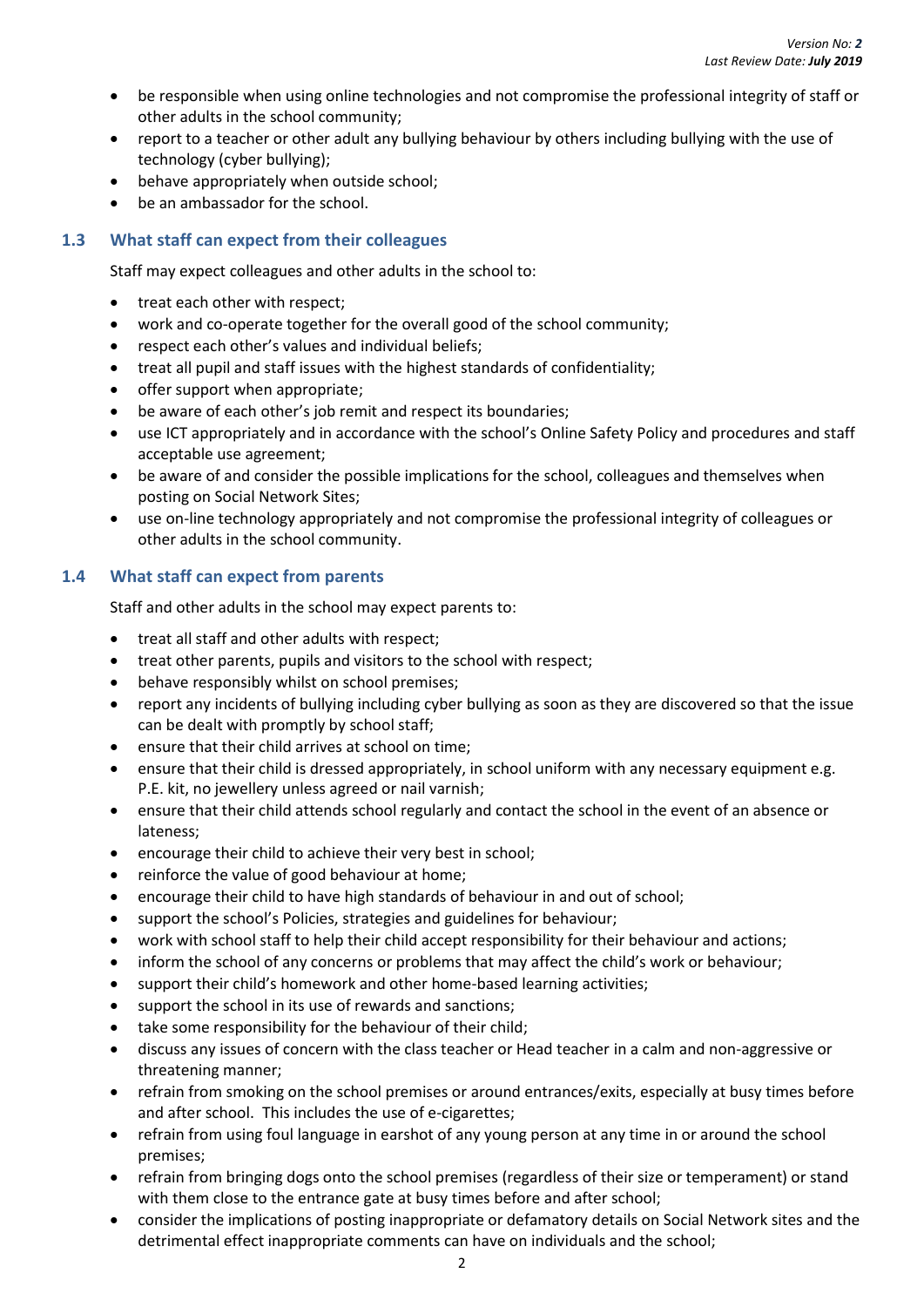- support the school's approach to online safety which includes not uploading or posting to the internet any pictures, video or text that could upset, offend or threaten the safety of any member of the school community or bring the school into disrepute;
- recognise the need for security and not create online media "on behalf" of the school without the Head teacher's express permission.

#### <span id="page-10-0"></span>**1.5 What parents can expect from staff and other adults in the school**

Parents may expect staff and other adults working in the school to:

- treat all adults with respect;
- set high standards of work and behaviour for all children in their care;
- encourage your child to always do their best;
- deal promptly with any incidents of bullying regardless of whether your child is seen as either the bully or the victim;
- impose sanctions consistently in accordance with this Policy and procedures;
- promote positive behaviour and reward such behaviour in accordance with this Policy and procedures;
- promote positive behaviour beyond the school gates and impose sanctions for inappropriate behaviour which reflects negatively on the school and its values;
- discuss your child's actions with them, give a warning and ensure that your child knows what the penalty will be should they continue to misbehave. All penalties will be carried out;
- provide a balanced curriculum to meet the needs of each child;
- keep you informed about general school matters, and your child's individual progress;
- let you know if there are any concerns about a child's work, attendance or behaviour;
- support the child's homework and other home-based learning activities;

### <span id="page-10-1"></span>**2. Celebrating Success**

At our school, we regularly celebrate the success of all pupils in a variety of ways as we recognise that focussing on success and positive outcomes is essential in developing a positive culture and ethos across the school. The many ways we celebrate success are listed below and will be reviewed by pupils, parents and staff during the academic year.

- *Verbal praise in class*
- *Sent to another member of staff for further praise or to headteacher for special headteacher sticker.*
- *Using the class behaviour chart to show good and outstanding behaviour that is our expectation for all.*
- *Written praise in marked work*
- *Sharing and celebrating success during lesson time – use of circle time for pupils to discuss their own behaviour related concerns*
- *Sharing and celebrating success in collective worship*
- *Use of talk boxes in classes – contributions may be anonymous but discussed by the whole class*
- *Points/stickers awarded in lessons for homework, good class work, being on time regularly, caring for others, helping others, being thoughtful or considerate, keeping their personal space tidy and the cloakroom organised etc.*
- *Certificates in collective worship which are awarded for a wide range of reasons such as exceptional work, improvement, kindness etc.*
- *Bronze, silver and gold certificates awarded for 25, 50 or 100 house points.*
- *Head teacher's award/Star award or certificate for outstanding achievement, progress, improvement, representing the school etc.*
- *Honorary trophies for outstanding pupils in specific disciplines at the end of year e.g. gardening champion.*

#### <span id="page-10-2"></span>**2.1 Rewards**

 *Peg or marker moved up on the behaviour chart to -awesome day -headteacher informed and sticker awarded.*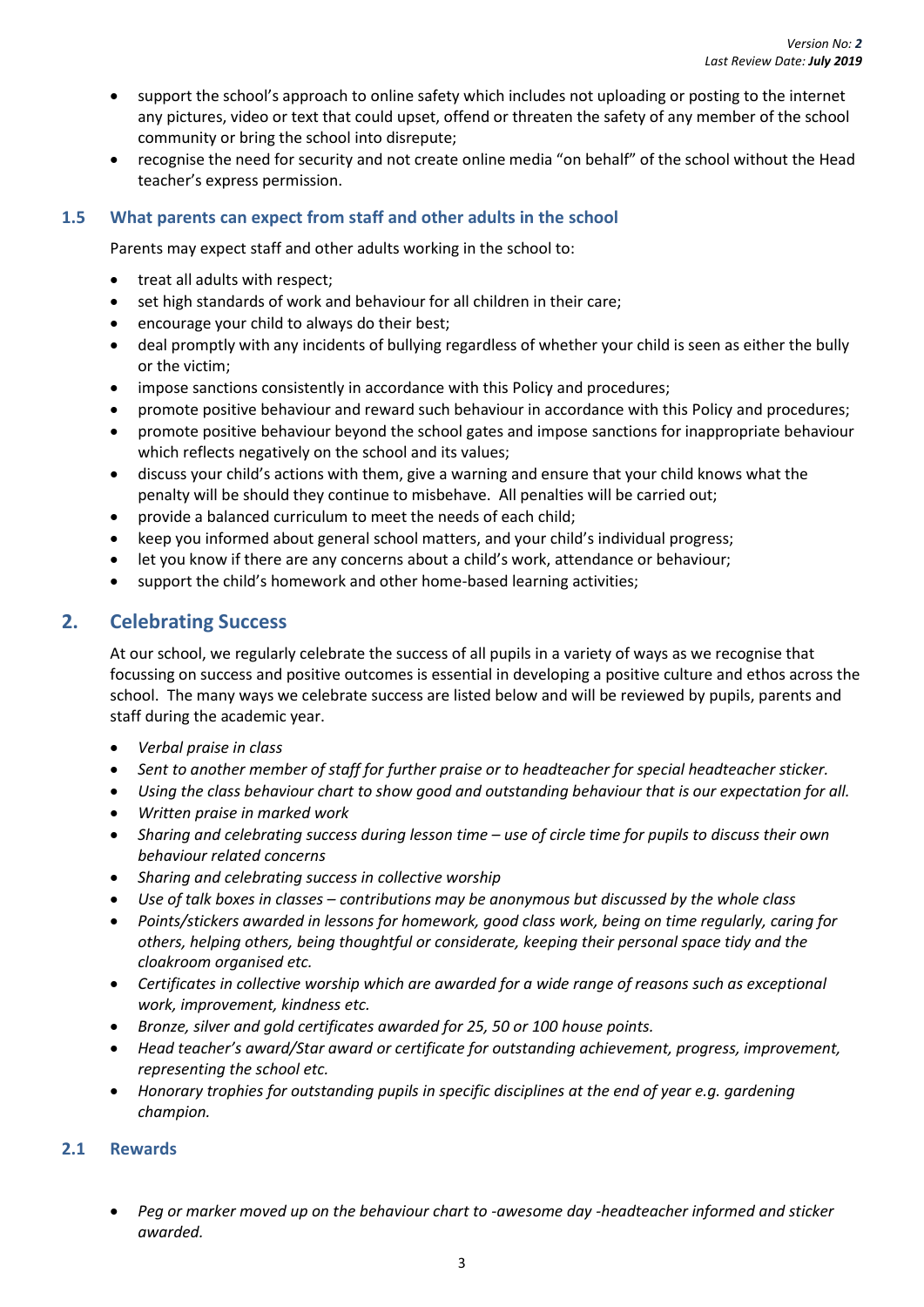- *Raffle ticket awarded to all pupils who have been on green -ready to learn or above for the week -reward given to winner.*
- *Star of the week certificate for extra special achievement in any area.*
- *Planned events/reward/certs for 100 house points received.*
- *House points can be given for trying your best, being polite and helpful, wearing correct uniform all week, bringing correct P.E. kit, positive contributions to the class, helping others, good manners and thoughtfulness etc.*
- *Notes sent home or parents informed verbally*
- *Rewards for improvements in specific subjects e.g. times tables, spelling.*
- *End of year visits or special event e.g. disco, party etc.*
- *100% attendance book voucher at the end of year.*
- *Cloakroom award for tidiest cloakroom each week.*
- *Attendance award for highest attendance each week.*

#### <span id="page-11-0"></span>**3. Sanctions and Consequences**

Although this school aims to focus on positives, there are unfortunately occasions when a minority of pupils let themselves, the school and others down through their unacceptable or inappropriate behaviour.

We want pupils to take responsibility for their behaviour and will encourage pupils to do this through restorative justice approaches which enable pupils to reflect on their behaviour and to make amends. This process does not, however, replace consequences. At our school, we know that consistency is essential for pupils to understand what is expected of them and to avoid mixed messages. It is vital that children learn early on in life that there are always consequences for poor and unacceptable behaviour which undermine the positive atmosphere of our school community.

Grange C of E School has a traffic light system with a chart in each class to show positive behaviour. This is also used to indicate to pupils that their behaviour needs to be improved. The peg or marker can be moved down to amber -a reminder to change behaviour or to red if it does not improve. If red is reached then this is recorded by the teacher on the school behaviour management system and the headteacher will be made aware. If the pupil receives 3 red warnings, the parent will be informed and will be asked to speak with the headteacher about how their child's behaviour can be improved in the future.

See Appendix 1 - Grange C of E School -Traffic Light System for expectations of behaviour

#### <span id="page-11-1"></span>**3.1 Restorative Justice/Reflection on Actions**

#### **'Be kind to one another, tender-hearted, forgiving one another, as God in Christ forgave you.' Ephesians 4:32**

Restorative justice is a process which restores relationships where there have been problems. It is an opportunity for both sides to explain what happened and to try and come up with a solution. Where there has been an issue the individuals involved will meet with a mediator who will ask them three main questions:

- What happened?
- Who else has been affected by this?
- What can be done to prevent this happening again?

The questions have been designed so that both sides have an opportunity to hear the situation from each other. It enables them to think about how this may have affected the other person but also the other pupils and their learning. By doing this and coming up with solutions it encourages both parties to take responsibility for their actions and make them aware of the impact they are having on others. It is also very helpful to hear the other side of the story and really appreciate why others may be upset.

Restorative justice works extremely well if there has been a repeated problem for a pupil and member of staff. This is because it gives them an opportunity to air their differences, appreciate how the other feels, and move on in a positive light, always with the aim to solve the problem, move on and prevent the same situation arising again.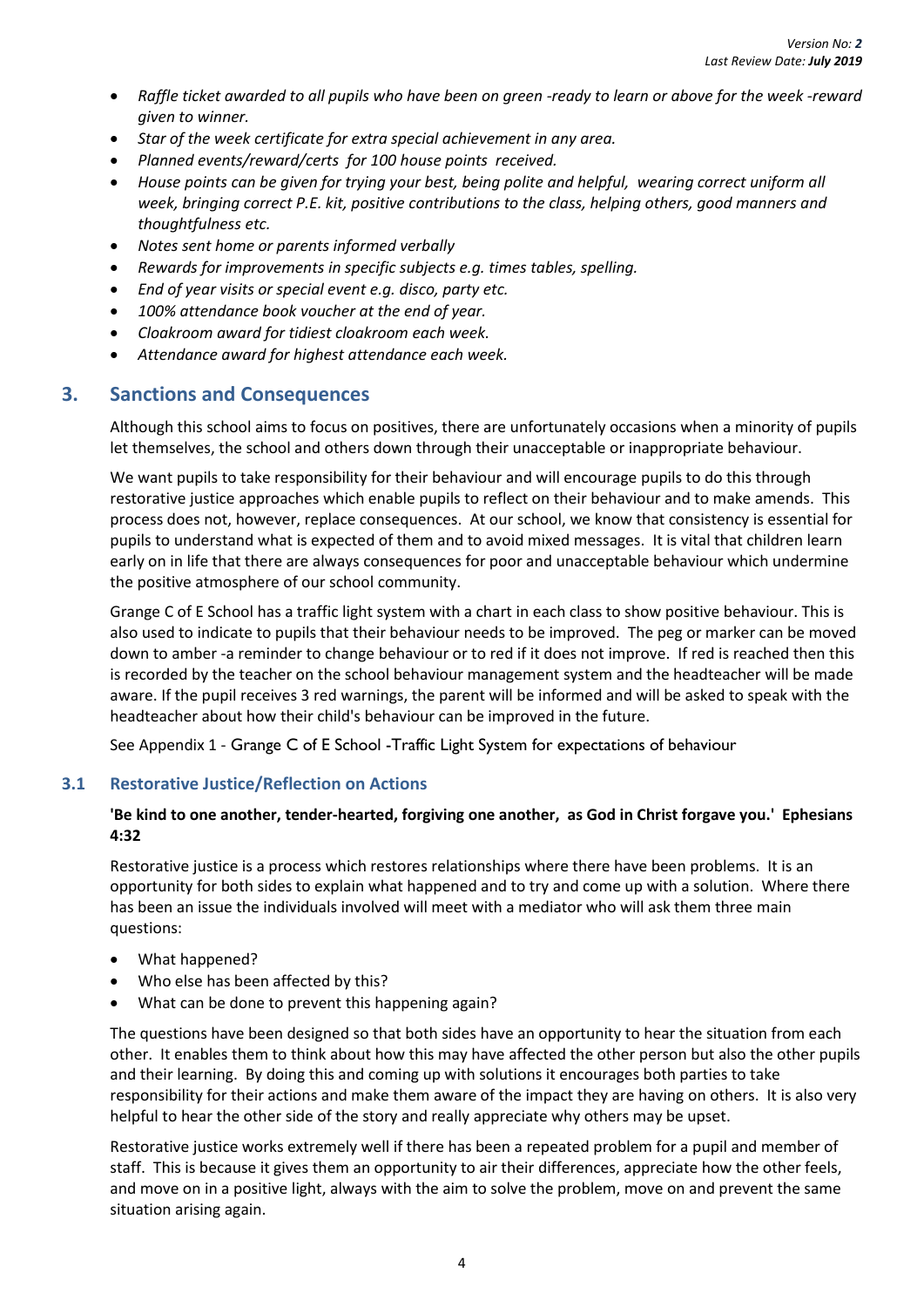Restorative justice also works very well when pupils fall out with each other, allowing them to see the impact of their actions, apologise if necessary and put it behind them.

Discussions are held in a neutral place with a member of staff. The staff member/mediator's job is to keep everyone calm and civil and help those involved to move forward to restore the relationship.

Reflection on actions is normally used to allow the individual to reflect on their behaviour and to allow the pupil to decide for themselves why their behaviour was inappropriate and how it might have affected others in the school. Pupils are generally asked to write down their reasons for the behaviour and how that behaviour could be improved or what alternatives to the inappropriate behaviour might have been possible if the same circumstances arise again.

#### <span id="page-12-0"></span>**3.2 Sanctions and Disciplinary Action**

There is a clearly defined process for issuing sanctions in this school. Where possible pupils are issued with a verbal warning to enable them to rectify their behaviour and a second chance is given with their name moved on the class behaviour chart to amber, though there are times when the nature of the behaviour does not warrant a warning as it is so serious and the pupil will move straight to red. The school uses a wide range of consequences for poor behaviour which are outlined in more detail below.

#### <span id="page-12-1"></span>*Pupil Behaviour Logs*

Where the pupil does not respond to warnings, they may be issued with a Behaviour Log which is held by the class teacher and shared with parents.

#### <span id="page-12-2"></span>*Screening, Searching and Confiscation*

The school follows Government advice when confiscating items from pupils which is outlined in their document "Screening, Searching and Confiscation – Advice for Head teachers, Staff and Governing Bodies – January 2018. (A copy of this document is available from the school on request or to download from the Gov.uk Website).

The following items are what are termed 'Prohibited Items' and their presence on school premises or if found on an individual pupil will lead to the highest sanctions and consequences:

- Knives
- Firearms/weapons
- Illegal drugs
- Alcohol
- Fireworks
- Tobacco and cigarette papers
- Unsuitable images
- Stolen items
- Any article that the member of staff (or other authorised person) reasonably suspects has been, or is likely to be, used:
	- i) to commit an offence,
	- ii) to cause personal injury to, or damage to the property of, any person (including the pupil)

Head teachers and authorised staff can also search (with the permission of the pupil) for any item banned by the school rules which has been identified in the rules as an item which may be searched for.

The following are items which are banned by the school under the school rules:

- Mobile phones used in class.-mobile phones must be handed in to the class teacher at the start of the day and collected at the end of the day.
- Digital media devices or similar used in class such as watches which have internet connection.
- Jewellery not in accordance with the School Uniform Policy
- Lighters or matches

The school will confiscate any electronic items being used inappropriately on the premises such as mobile phones, digital media devices etc. Pupils can bring phones to school if really necessary for after school use, but they must be handed in to the class teacher at the start of the day and collected at the end of the day..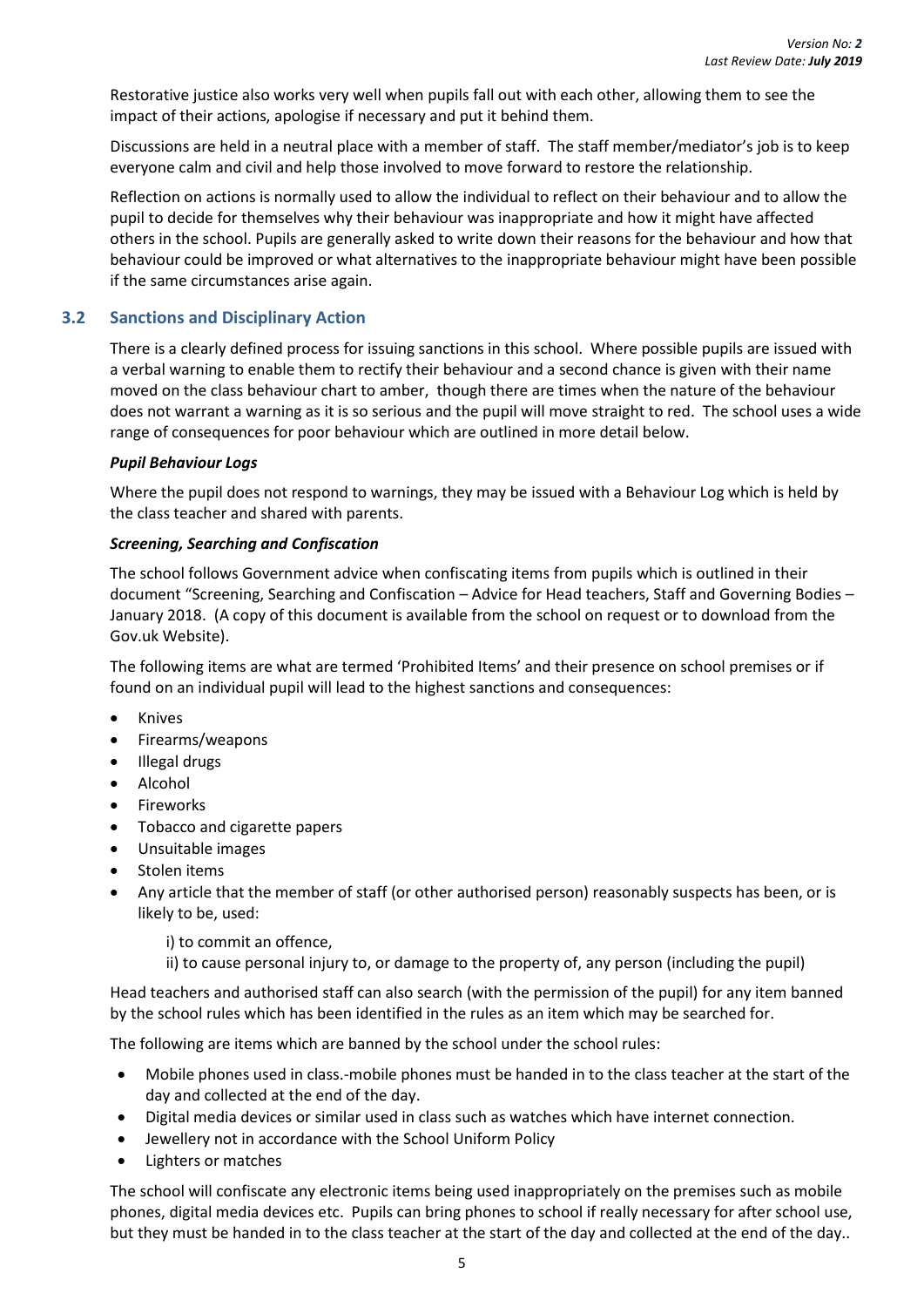Staff in this school have the right to confiscate, search and ultimately delete any media which they "reasonably suspect" is being used to bully or otherwise cause an individual harm. Depending on the seriousness of the media, information may also be reported to the Police.

Pupils wearing any accessories or jewellery which do not follow the School Uniform Policy can expect to have these items confiscated. Any confiscated items will be logged and made available for collection at the end of the school day. Where a pupil repeatedly flouts the rules, they may be asked to hand in items at the beginning of each day to reduce unnecessary time wasting for teachers. For repeated offences of this nature, parents will be asked to collect confiscated items. Where items are not collected, the school will dispose of them at the end of each term.

Pupils found with tobacco and/or cigarette papers will have these confiscated and destroyed whether they are found to be smoking or not. They will also be issued with a sanction for bringing tobacco on to school premises. Pupils will also receive sanctions for smoking near the school and on their way to and from school.

Staff have the power to search pupils with their consent for any item banned under the school rules. This includes searching bags.

Where items are 'prohibited' as outlined above, these will not be returned to pupils and will be disposed of by the school according to the DfE advice and statutory guidance 'Screening, Searching and Confiscation – Advice for Head teachers, staff and Governing Bodies'. Pupils must not bring any of the items listed above on to school premises. The school will automatically confiscate any of the 'prohibited' items and staff have the power to search pupils **without** their consent for such items. There will be severe penalties for pupils found to have 'prohibited' items in school. In certain circumstances, this may lead to permanent exclusion.

#### <span id="page-13-0"></span>*Removal from Class*

Where a pupil fails to respond to repeated warnings and reminders to improve an aspect of behaviour which disrupts the learning of others, they can be removed from class and sent to another class or to the Head teacher. In such circumstances, the pupil will automatically miss playtime and if this continues the parents will be informed. Pupils may also be removed from class for more serious misconduct without the use of warnings.

#### <span id="page-13-1"></span>*Other examples of sanctions*

- Verbal warning
- Moved seat or place to sit by an adult / or to work on your own.
- Missed playtime-or time out in the playground area.
- Time out in another class completing work in another class this will be in a class above or below their class.
- Time out with senior staff, senior lunchtime supervisor or the Headteacher. This will usually be for the remainder of the morning, lunchtime or afternoon session.

#### <span id="page-13-2"></span>*Fixed Term Exclusion*

We will endeavour to avoid exclusion from school at all costs. A decision to exclude a pupil for a fixed period is taken only in response to very serious breaches of the school's Whole School Behaviour Policy and procedures, including persistent disruptive behaviour, where these are not serious enough to warrant permanent exclusion and lesser sanctions such as in school internal exclusion from class are considered inappropriate. Reference will be made to DfE guidance 'Exclusion from maintained schools, Academies and pupil referral units in England' – September 2017.

#### <span id="page-13-3"></span>*Permanent Exclusion*

A decision to exclude a pupil **permanently** will be taken only:

- a) in response to serious breaches of the school's Whole School Behaviour Policy and procedures; and
- b) if allowing the pupil to remain in school would seriously harm the education or welfare of the pupil or others in the school

A decision to exclude a pupil **permanently** is a serious one and will only be taken where the basic facts have been clearly established on the balance of probabilities and considering all the circumstances, the evidence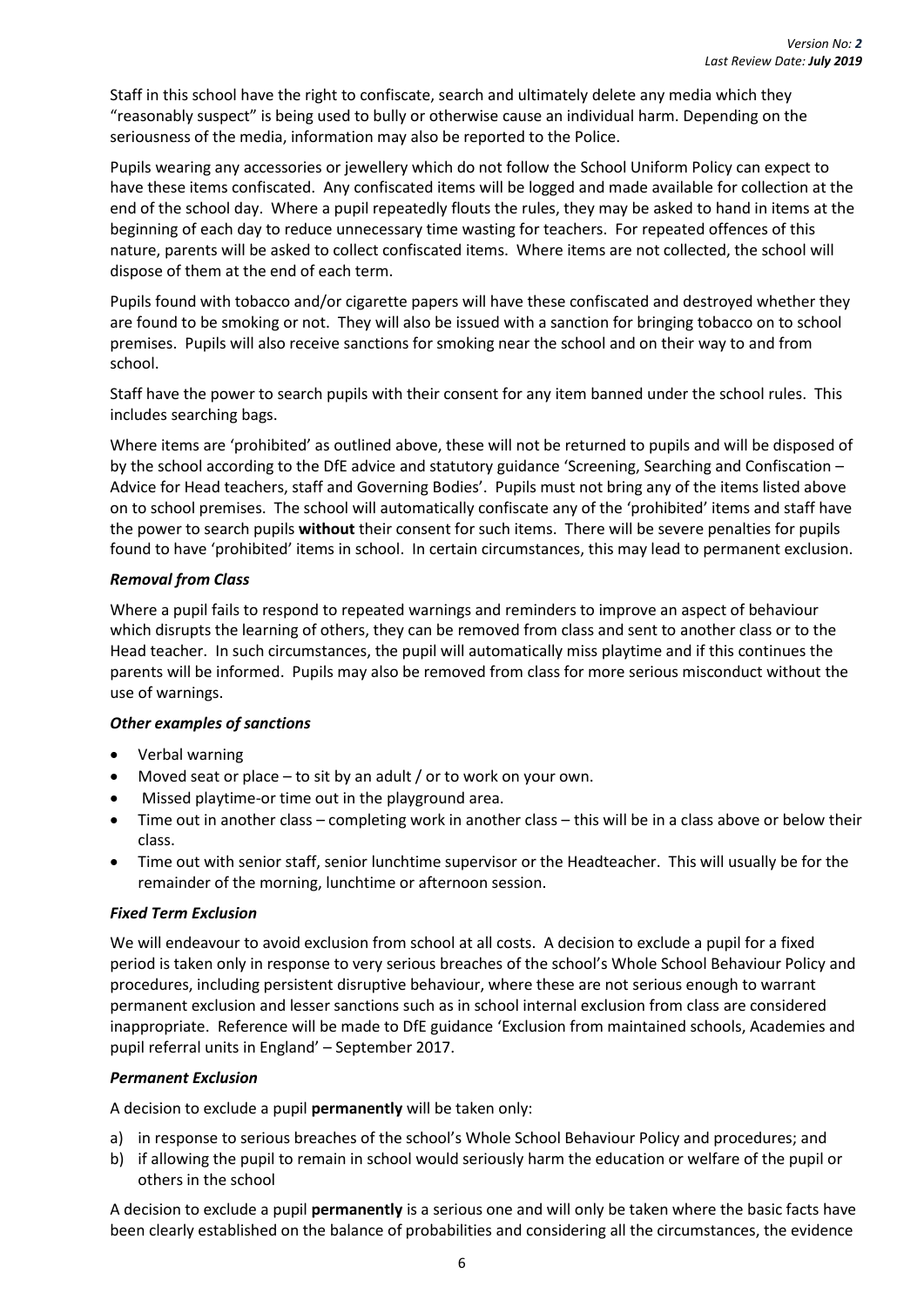available and the need to balance the interests of the pupil against those of the whole school community. It will usually be the final step in a process for dealing with disciplinary offences following a wide range of other strategies which have been tried without success. It is an acknowledgement by the school that it has exhausted all available strategies for dealing with the pupil and will normally be used as a last resort.

There will, however, be exceptional circumstances where, in the Head teacher/Principal's judgement, it is appropriate to permanently exclude a pupil for a first or 'one-off' offence.

#### <span id="page-14-0"></span>*Exclusions - The Right of Appeal and Legal Duties*

Depending on the type of exclusion, in most cases, parents have the right to make representations to the governing body (or discipline committee). In all cases of permanent exclusion, parents have the additional right to appeal to an independent appeal panel.

The school has a duty to provide suitable full-time education for the excluded pupil from the sixth school day of any fixed period of exclusion of more than five consecutive school days. Local Authorities are under a duty to provide suitable full-time education from the sixth school day of a permanent exclusion.

#### <span id="page-14-1"></span>*Home School Agreements*

There is no statutory requirement to have, or to ask parents to sign, a Home School Agreement that outlines the responsibilities of the parent and the school; including those around behaviour and attendance.

<span id="page-14-2"></span>On balance, and in order to continue to foster parental relationships, we have decided to continue with the home-school agreement which should be signed and returned to the school.

#### Peer on peer Abuse

We recognise that children can abuse their peers. This is generally referred to as peer on peer abuse and can take many forms. This can include (but is not limited to) bullying (including cyberbullying); sexual violence and sexual harassment; physical abuse such as hitting, kicking, shaking, biting, hair pulling, or otherwise causing physical harm, sexting and initiating/hazing type violence and rituals. However, we recognise that abuse is abuse and will never be tolerated or passed off as "banter" or "part of growing up". We will not dismiss abusive behaviour between children as 'normal' and our thresholds for investigating claims and allegations are the same as for any other type of abuse.

Occasionally, allegations may be made against pupils by others in the school, which are of a child protection nature. Child protection issues raised in this way may include physical abuse, emotional abuse, sexual abuse and sexual exploitation.

Consideration will also be given to the advice contained within the DfE document 'Keeping Children Safe in Education' (September 2018) and 'Sexual Violence and sexual harassment between children in schools and colleges' (May 2018).

#### <span id="page-14-3"></span>**3.1 Minimising the risk of safeguarding concerns towards pupils from other pupils**

On a rare occasion, some pupils may present a serious safeguarding risk to other pupils. The school may well be informed by the relevant agency (either Police or Social Care) that the young person raises safeguarding concerns. These pupils will need an individual Behaviour (or risk) Management Plan to ensure that other pupils are kept safe and they themselves are not laid open to malicious allegations.

Pupils are encouraged to report peer on peer abuse and the issue is discussed as part of PSHE curriculum.

#### <span id="page-14-4"></span>**4. Attendance and Punctuality**

The school is required by law to keep a record of pupil attendance. In an emergency, such as a fire, it is essential that we have an accurate record of who is in school. Good attendance and punctuality are essential for good learning. They are also essential skills for later life.

If pupils are late or do not attend:

- parent should telephone the school in the morning on the first day of their child's absence.
- any absence needs to be explained, on return to school, by a letter or phone call from the parent.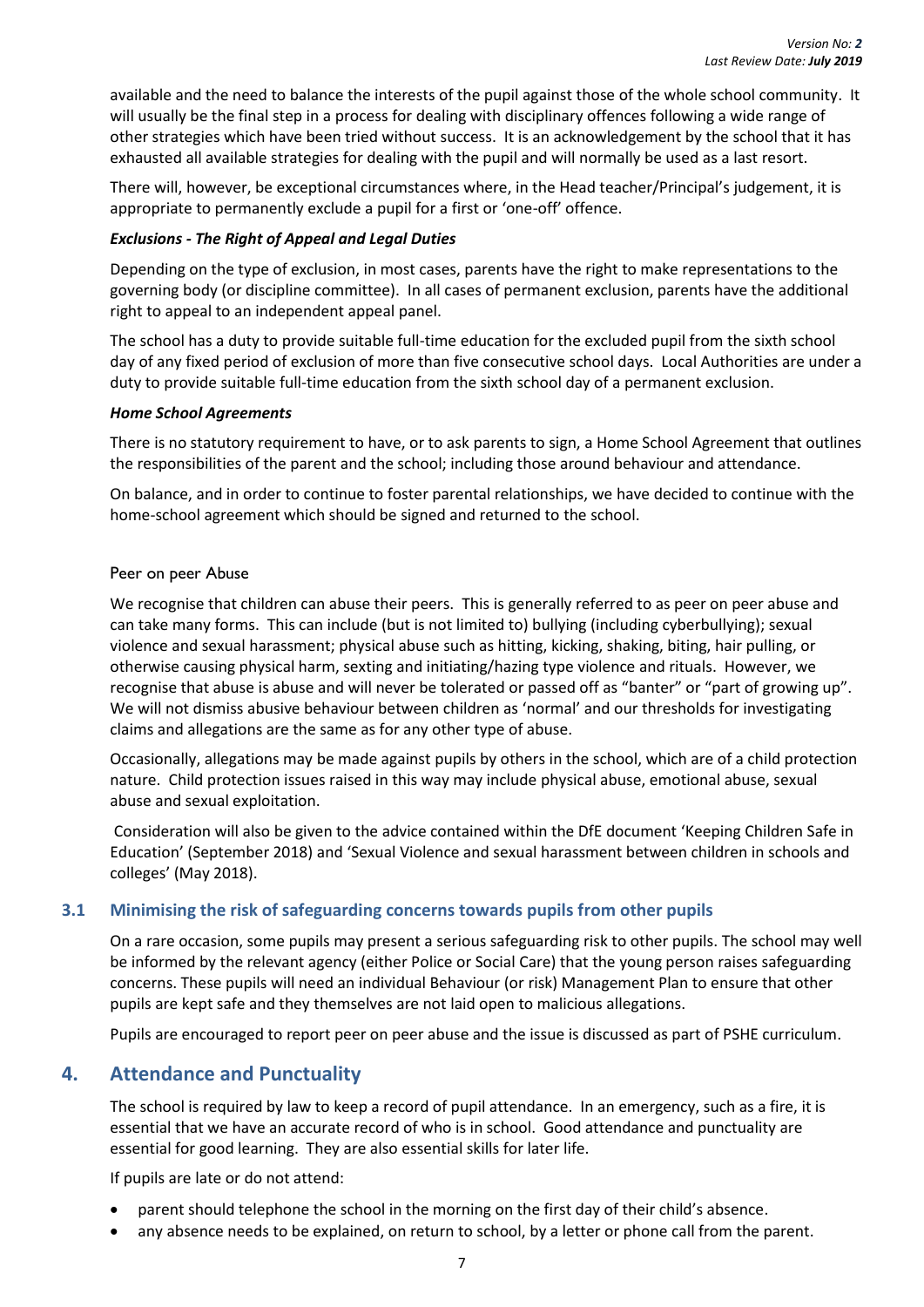- parent should contact the school again if an absence is more than three days. If they do not do so, the school will make attempts to contact them. In some circumstances, this may also involve a home visit.
- Late arrivals will be recorded in the school management system.

We strongly discourage parents from taking their children out of school for holidays or family outings during the school term. The Head teacher is no longer able to grant any leave of absence during term time unless there are 'exceptional' circumstances. Absences taken without the authorisation of the Head teacher will be recorded as 'unauthorised'.

#### <span id="page-15-0"></span>**5. Homework**

Pupils Homework should be dated and well presented. If it is finished within the recommended time, reading and extra spelling and times tables can be completed.

If homework is not completed:

- parents may use the pupil reading diary to write an explanation for the teacher if there is a good reason why a child was unable to complete their homework or contact the office.
- the teacher may record non-completion of work in the Pupil Planner (Y6)or reading diary so that parents may see it.
- the teacher may keep the pupil in at break or lunchtime to complete the work.

### <span id="page-15-1"></span>**6. Pupil Conduct and Misbehaviour Outside the School Premises**

#### <span id="page-15-2"></span>**6.1 What the Law Allows**

Teachers have a statutory power to discipline pupils for misbehaving outside of the school premises. Section 89(5) of the Education and Inspections Act 2006 gives Head teachers a specific statutory power to regulate pupils' behaviour in these circumstances "to such extent as is reasonable."

Subject to the school's Behaviour Policy and procedures, the teacher may discipline a pupil for:

- any misbehaviour when the child is:
	- $\triangleright$  taking part in any school-organised or school-related activity; or
	- $\triangleright$  travelling to or from school; or
	- $\triangleright$  wearing the school uniform; or
	- $\triangleright$  in some other way identifiable as a pupil at the school.
- or misbehaviour at any time, whether or not the conditions above apply, that:
	- $\triangleright$  could have repercussions for the orderly running of the school; or
	- $\triangleright$  poses a threat to another pupil or member of the public; or
	- $\triangleright$  could adversely affect the reputation of the school.

#### <span id="page-15-3"></span>**6.2 Out of School Behaviour**

This school is committed to ensuring our pupils act as positive ambassadors for us. Taking the above into account, we expect the following:

- good order on all transport to and from school, educational visits or other events.
- good behaviour on the way to and from school.
- positive behaviour which does not threaten the health, safety or welfare of our pupils, staff, volunteers or members of the public.
- reassurance to members of the public about school care and control over pupils to protect the reputation of the school.
- protection for individual staff and pupils from harmful conduct by pupils of the school when not on the school site.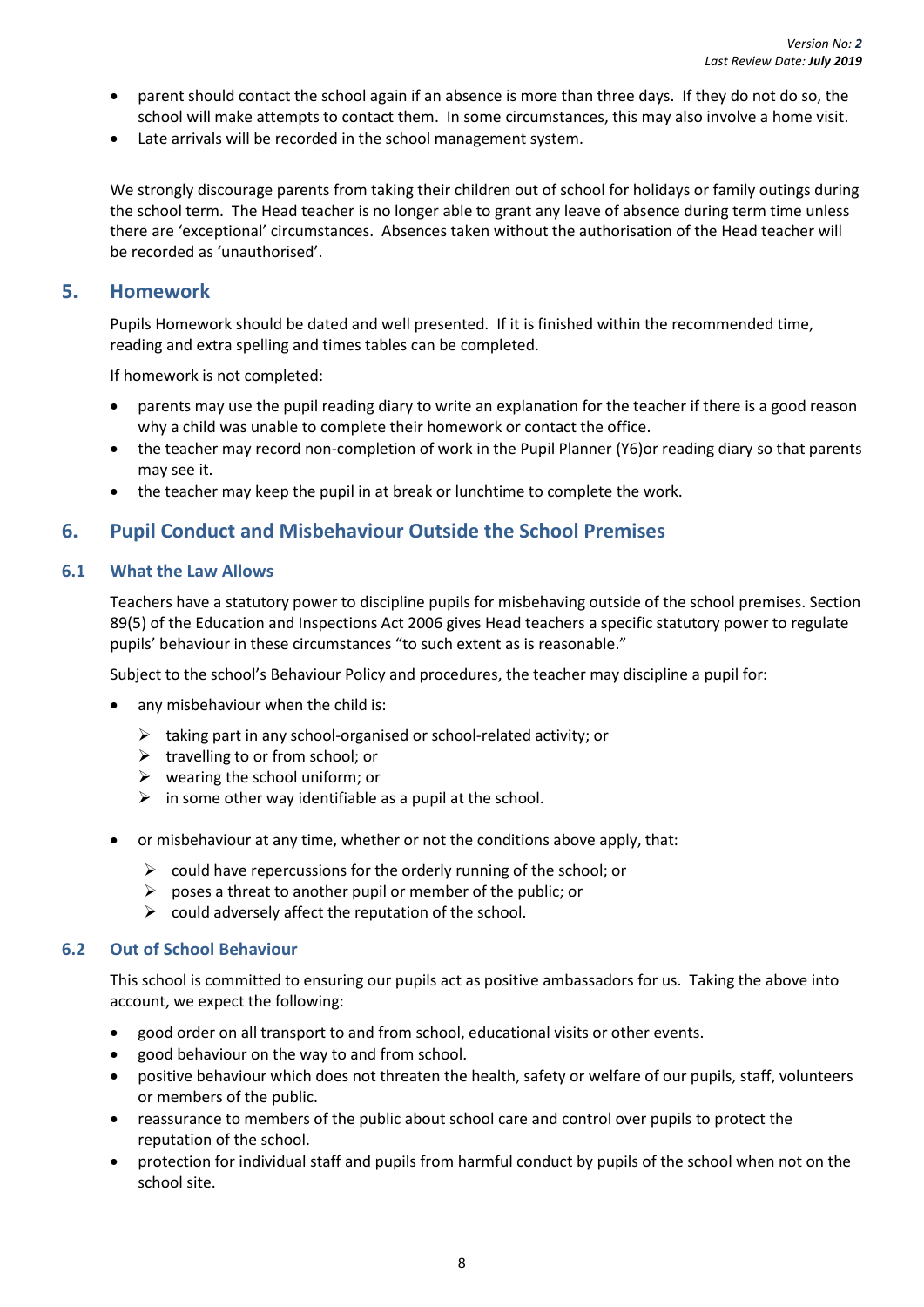The same behaviour expectations for pupils on the school premises apply to off-site behaviour. This includes the use of school outdoor areas outside of school hours 9when permission has been granted for the pupil to use these)

#### <span id="page-16-0"></span>**6.3 Sanctions and Disciplinary Action – Off-site Behaviour**

Sanctions may be given for poor behaviour off the school premises which undermines any of the above expectations and regardless of whether or not it is an activity supervised directly by school staff. Sanctions may be in the form of missed privileges, fixed term exclusion or in very serious cases, permanent exclusion. In issuing sanctions, the following will be considered:

- The severity of the misbehaviour.
- The extent to which the reputation of the school has been affected.
- Whether pupils were directly identifiable as being members of the school.
- The extent to which the behaviour in question could have repercussions for the orderly running of the school and/or might pose a threat to another pupil or member of staff (e.g. bullying another pupil or insulting a member of staff).
- Whether the misbehaviour was whilst the pupil was participating in a sports event (and in any situation where the pupil is acting as an ambassador for the school) which might affect the chances or opportunities being offered to other pupils in the future.

#### <span id="page-16-1"></span>**6.4 Pupil Support**

We aim to support all our pupils to ensure that every child succeeds during their time at the School. Where it becomes clear that a child is having on-going difficulties in managing their behaviour, there are a wide range of strategies which are used to support pupils.

- home school book to record behaviour.
- Increased communication between home and school
- Individual support plans
- Support from the SENCo (Special Educational Needs Co-ordinator) and possible teaching assistant support.
- Small group work or 1:1 support in self-esteem, emotional literacy, anger management etc.
- Additional literacy or numeracy support where this is identified as a barrier to learning and impacts on the child's behaviour
- Alternative curriculum provision
- Reduced timetable
- Referral to outside agencies such as Educational Psychologist, Mental Health Worker, Behaviour Specialists, councillor etc.

#### <span id="page-16-2"></span>**7. The Use of Reasonable Force**

There are circumstances when it is appropriate for staff to use reasonable force to safeguard children. The term 'reasonable force' covers the broad range of actions used by staff that involve a degree of physical contact to control to restrain children. This can range from guiding a child to safety by the arm, to more extreme circumstances such as breaking up a fight or where a young person needs to be restrained to prevent violence or injury 'Reasonable' in these circumstances means 'using no more force than is needed'. The use of force may involve either passive physical contact, such as standing between pupils or blocking a pupil's path, or active physical contact such as leading a pupil by the arm out of the classroom. The decision on whether to not to use reasonable force to control or restrain a child is down to the professional judgement of the staff concerned and should always depend on individual circumstances.

The Governing Body have taken account of advice provided by the DfE - *Use of reasonable force: advice for head teachers, staff and governing bodies* and the school's public sector equality duty set out in section 149 of the Equality Act 2010.

All members of school staff have a legal power to use reasonable force. This power also applies to people whom the Head teacher has temporarily put in charge of pupils such as unpaid volunteers or parents accompanying pupils on a school organised visit.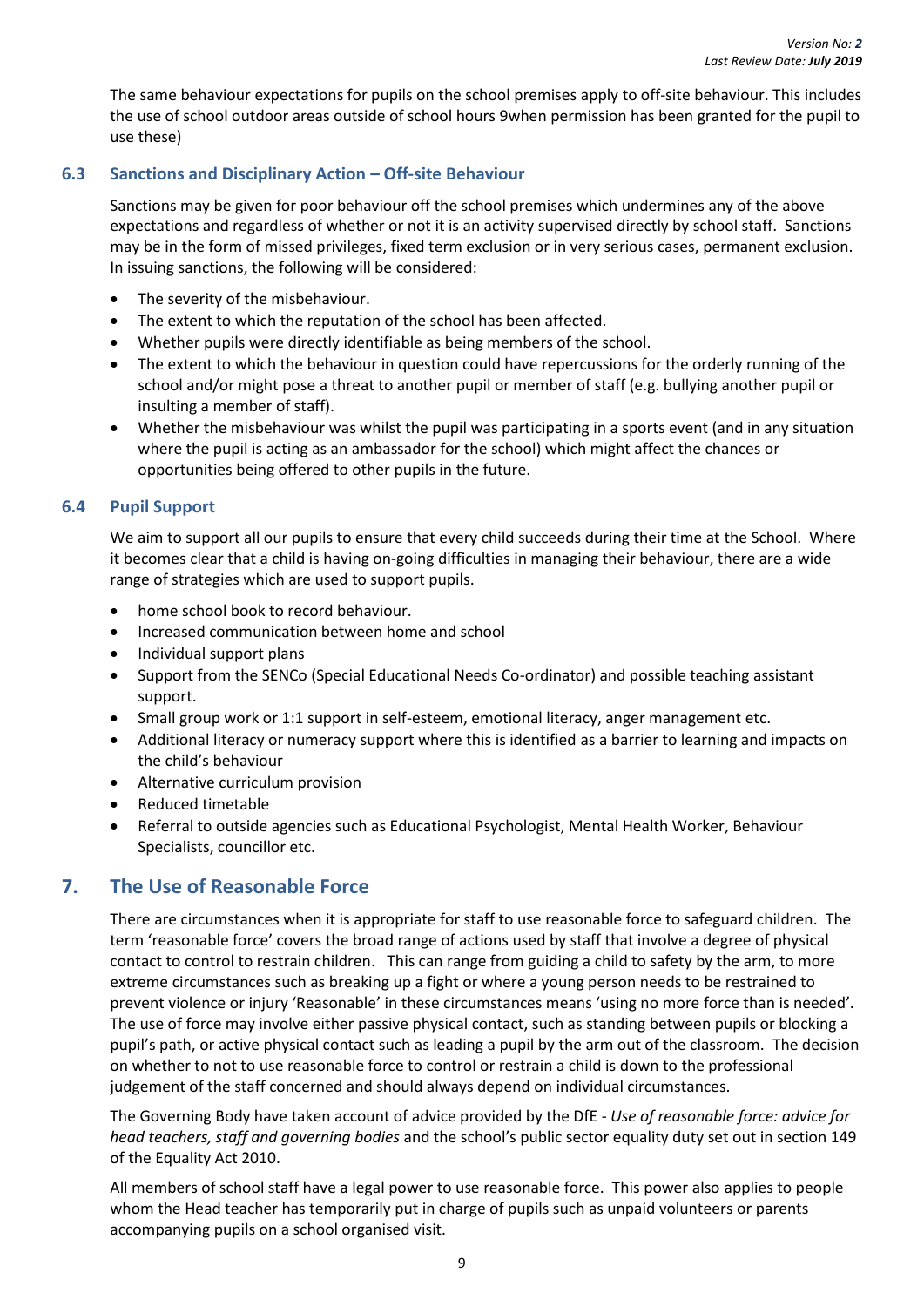Any use of force by staff will be reasonable, lawful and proportionate to the circumstances of the incident and the seriousness of the behaviour (or the consequences it is intended to prevent). Reasonable force will be used only when immediately necessary and for the minimum time necessary to achieve the desired result and to prevent a pupil from doing or continuing to do any of the following:

- committing a criminal offence;
- injuring themselves or others;
- causing damage to property, including their own;
- engaging in any behaviour prejudicial to good order and discipline at the school or among any of its pupils, whether that behaviour occurs in a classroom or elsewhere.

Force will **never** be used as a punishment.

Whether it is reasonable to use force and to what degree, also depends on the age and understanding of the pupil and whether they have Special Educational Needs or disabilities. Medical advice will always be sought about the safest way to hold pupils with specific health needs, special educational needs and disabilities.

#### <span id="page-17-0"></span>**7.1 Action as a result of Self-defence or in an Emergency**

All staff including teaching assistants, lunchtime supervisors, admin staff and the site management have the right to defend themselves from attack, providing they do not use a disproportionate degree of force to do so. Similarly, in an emergency, if for example, a pupil was at immediate risk of injury or at the point of inflicting injury on someone else, any member of staff is entitled to intervene. A volunteer helping in school would not be expected to work with a child who is known to need physical restraint as indicated in their Behaviour Management Plan.

#### <span id="page-17-1"></span>**7.2 Circumstances in which reasonable force might be used**

Circumstances in which reasonable force might be used include the following:

- Pupils found fighting will be physically separated.
- Pupils who refuse to leave a room when instructed to do so may be physically removed.
- Pupils who behave in a way which disrupts a school event or a school trip or visit may be physically removed from the situation.
- Restraint may be used to prevent a pupil leaving a classroom where allowing him or her to do so would risk their safety or lead to disruptive behaviour. This may also include leading a pupil by the arm out of a classroom.
- Pupils at risk of harming themselves or others through physical outbursts will be physically restrained.
- To prevent a pupil from attacking a member of staff or another pupil.
- To prevent a pupil causing injury or damage by accident, by rough play, or by misuse of dangerous materials or an object.

#### <span id="page-17-2"></span>**7.3 Power to Use Reasonable Force when Searching Without Consent**

In addition to the general power to use reasonable force, the Head teacher and authorised staff can use such force as is reasonable given the circumstances to conduct a search for 'prohibited items'. See Section 3.2 above.

#### <span id="page-17-3"></span>**7.4 Unreasonable Force**

The type of force which will never be acceptable in our school includes:

- holding round the neck or any other hold that might restrict breathing;
- kicking, slapping or punching;
- forcing limbs against joints (e.g. arm locks);
- tripping or holding by the hair or ear;
- holding face down on the ground.

#### <span id="page-17-4"></span>**7.5 Staff training**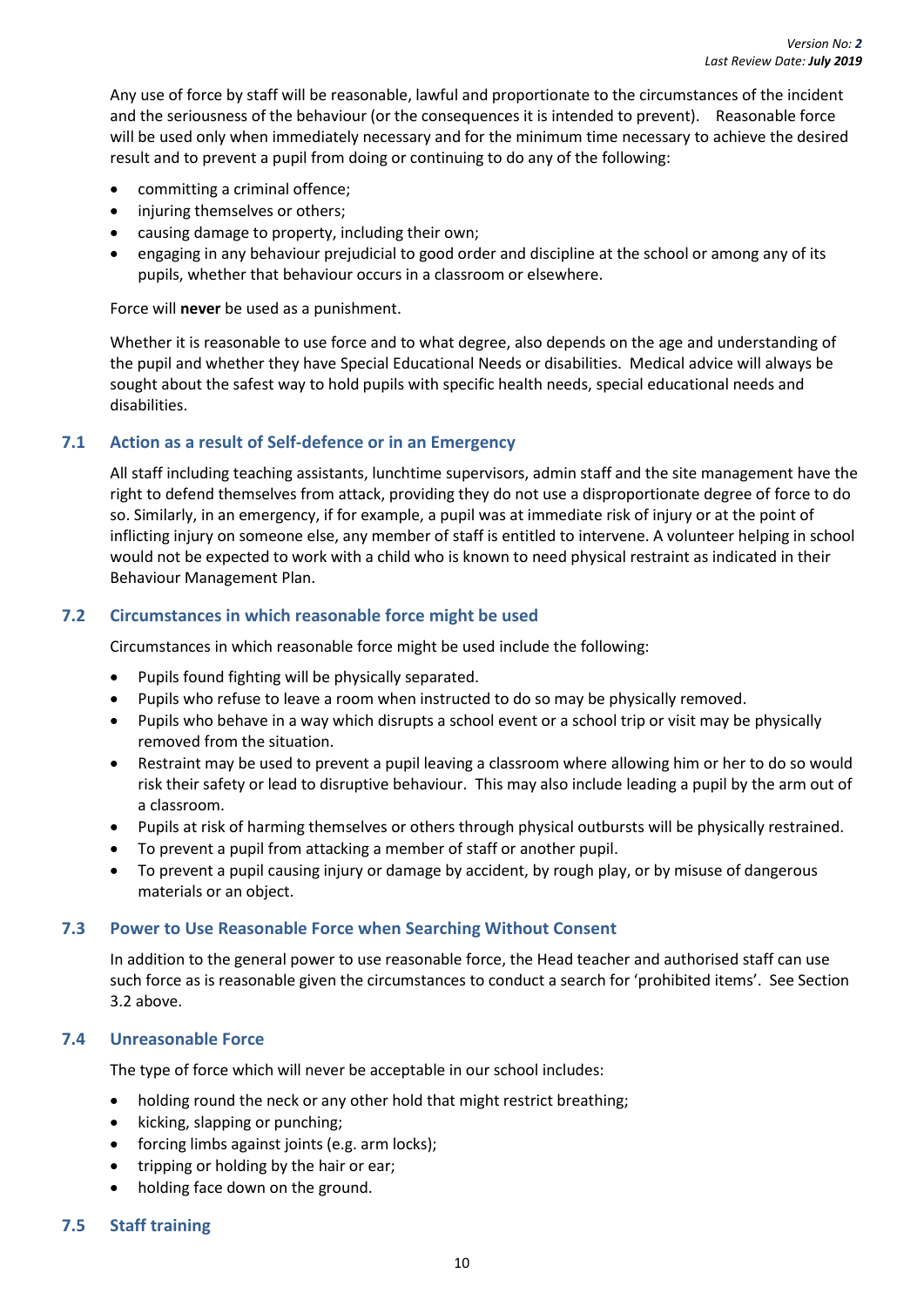All members of staff will receive training about the use of reasonable force appropriate to their role to enable them to carry out their responsibilities from the headteacher. Some staff will receive additional training on the appropriate techniques which may be used to physically restrain pupil . The training will be to an approved nationally acceptable level and will be regularly refreshed.

#### <span id="page-18-0"></span>**7.6 Behaviour Management Plans**

A pupil with a known challenging behaviour, a medical condition which affects behaviour patterns, has special educational needs or where there is evidence or suspicion of self-inflicted harm (i.e. is a risk to themselves) may be the subject of a Behaviour Management Plan. This Plan sets out specific ways in which the behaviour is controlled whilst on school premises and during any off-site visit. It may also include details on managing the pupil's behaviour whilst travelling to school on organised home-school transport.

In such circumstances, parents will always be made aware of their child's Behaviour Management Plan and will be asked to contribute to the content and control measures implemented in an attempt to apply consistency of sanctions and rewards both in school and at home. Wherever possible and appropriate, the child concerned will also be involved in creating the Behaviour Management Plan.

#### <span id="page-18-1"></span>**7.7 Informing Parents when Reasonable Force has been used**

In accordance with current good practice, the school will speak to parents about serious incidents involving the use of force and will record such serious incidents.

In making a decision about informing parents, the following will be considered:

- the pupil's behaviour and level of risk presented at the time of the incident;
- the degree of force used:
- the effect on the pupil or member of staff concerned; and
- $\bullet$  the child's age.

All incidents when 'physical restraint' as opposed to 'physical control' is used will be recorded as soon as possible and details passed on to the Head teacher (or deputy in the absence of the Head teacher) who will follow up the incident where necessary. The following must be recorded:

- all incidents where unreasonable use of force is used;
- any incident where substantial force has been used e.g. physically pushing a pupil out of a room;
- use of restraint;
- all incidents where either the child or the 'handler' is injured because of the intervention;
- an incident where a pupil is distressed though clearly not overreacting.

The following criteria will be used when considering the need for recording:

- (a) Did the incident cause injury or distress to a member of staff or pupil?
- (b) Even though there was no apparent injury or distress, was the incident sufficiently serious in its own right? Any use of restrictive holds, for example, fall into this category;
- (c) Did the incident justify force? This is particularly relevant where the judgement is finely balanced;
- (d) Does recording it help to identify and analyse patterns of pupil behaviour?

If the answer to any of the questions is 'yes', a written record should be made and held in a secure central location or recorded in the bound Record of Physical Intervention book (blue) and all other notes taken at the time are to be kept.

In all instances of the use of physical restraint, parents will be informed the same day, by phone, and invited into the school to discuss the incident unless to do so would result in significant harm to the pupil, in which case, the incident will be reported to the Cumbria Safeguarding Hub by the Head teacher/DSL.

All injuries will be reported and recorded in accordance with school procedures.

#### <span id="page-18-2"></span>**7.8 Post Incident Support**

Serious incidents can create upset and stress for all concerned. After the incident ends it is important to ensure any staff and pupils involved are given first aid treatment for any injuries. Emotional support may also be necessary. Where required, immediate action will be taken to access medical help for any injuries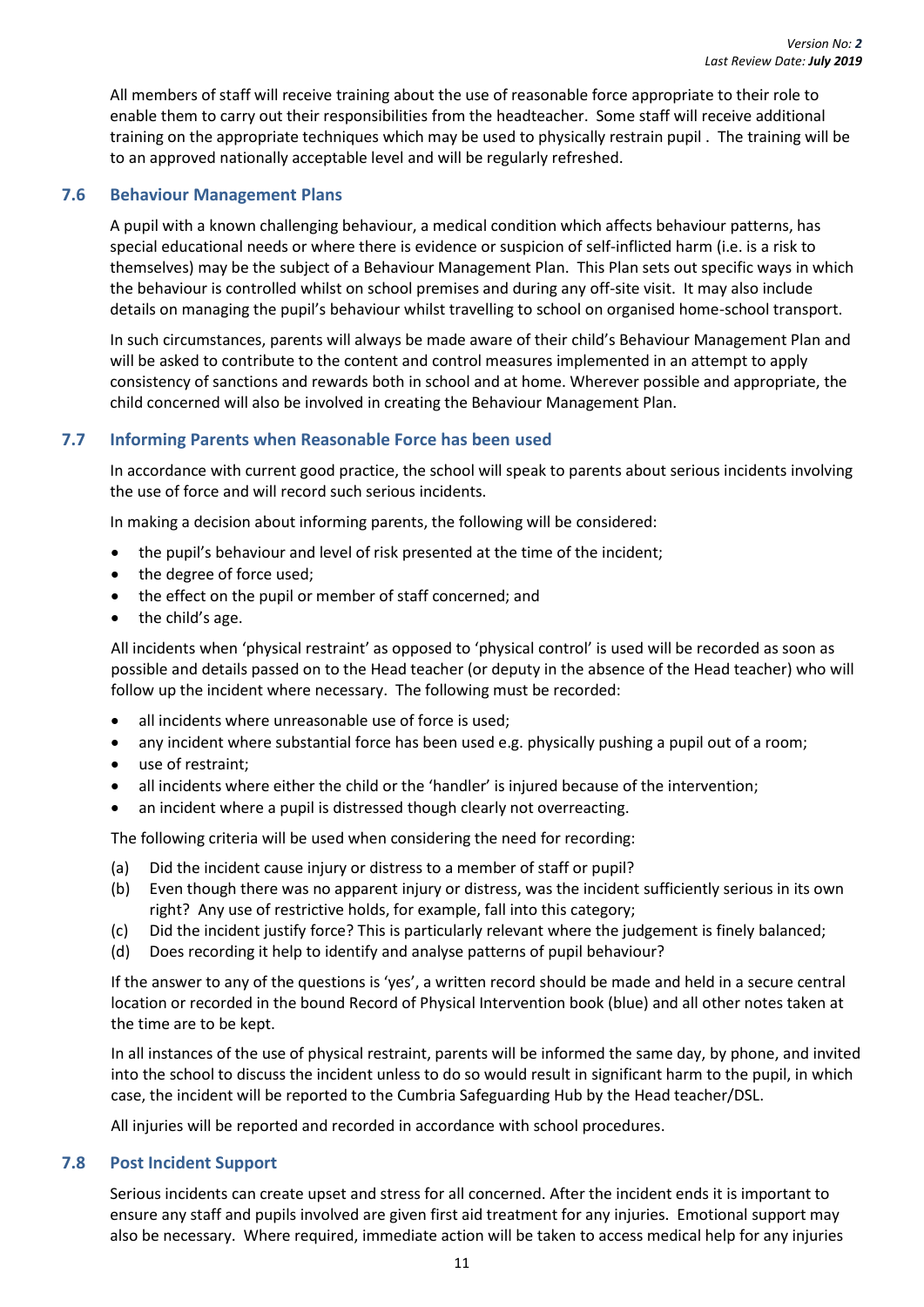that go beyond basic first aid. The school will then decide how and when to contact the parents of the pupil to engage them in discussing the incident and setting out subsequent actions. After the incident, the Head teacher and/or other staff will:

- (a) ensure the incident has been recorded;
- (b) decide whether multi-agency partners need to be engaged and, if so, which partners;
- (c) hold the pupil to account so that he or she recognises the harm caused or which might have been caused. This may involve the child having the chance to redress the relationship with staff and pupils affected by the incident. It may also mean the child is excluded. See Section 3.2 above.
- (d) help the pupil develop strategies to avoid such crisis points in the future and inform relevant staff about these strategies and their roles;
- (e) ensure that staff and pupils affected by the incident have continuing support if necessary in respect of:
	- physical consequences
	- emotional stress or loss of confidence
	- analysis and reflection of the incident

#### <span id="page-19-0"></span>**7.9 Follow up**

In many cases there will be a follow-up meeting of key personnel to discuss the restraint incident and review the Behaviour Management Plan or other plans for pupils. It might also be appropriate to review the Whole School Behaviour Policy and/or supporting procedures.

#### <span id="page-19-1"></span>**7.10 Other Physical Contact with Pupils**

This school does not operate a 'No touch Policy'. There are occasions when physical contact, other than reasonable force, with a pupil is proper and necessary.

Examples of this include:

- Holding the hand of the child at the front/back of the line when going to assembly or when walking together around the school.
- When comforting a distressed pupil.
- When a pupil is being congratulated or praised.
- To demonstrate how to use a musical instrument.
- To demonstrate exercises or techniques during PE lessons or sports coaching.
- To administer first aid.
- To apply sunscreen to the arms, face or lower legs of very young pupils or those with special educational needs who might struggle to apply it appropriately themselves
- To apply cream for a medical condition agreed with parents.

#### <span id="page-19-2"></span>**8. Allegations of Abuse against Staff and Other Adults Working in the School**

#### <span id="page-19-3"></span>**8.1 General**

All children and adults have a fundamental right to be protected from harm. All allegations of abuse will be taken seriously. (For more information, refer to the School Allegations procedure which form part of the Child Protection Policy and procedures).

The Governors of the School have a duty to safeguard and promote the welfare of children and create and maintain a safe learning environment (section 175 of the Education Act 2002). Our policy is to identify where there are child welfare concerns and act to address them, in partnership with other organisations where appropriate, and in accordance with local inter-agency procedures.

School staff have a positive role to play in child protection, as their position often allows them to be able to observe outward signs of abuse and changes of behaviour in children. Because of their role however, they are also open to accusations of abuse. Such allegations may be true, but they may also be false, misplaced or malicious.

To fulfil its commitment to the welfare of children, this School has a procedure for dealing with allegations of abuse against members of staff, volunteers and other children.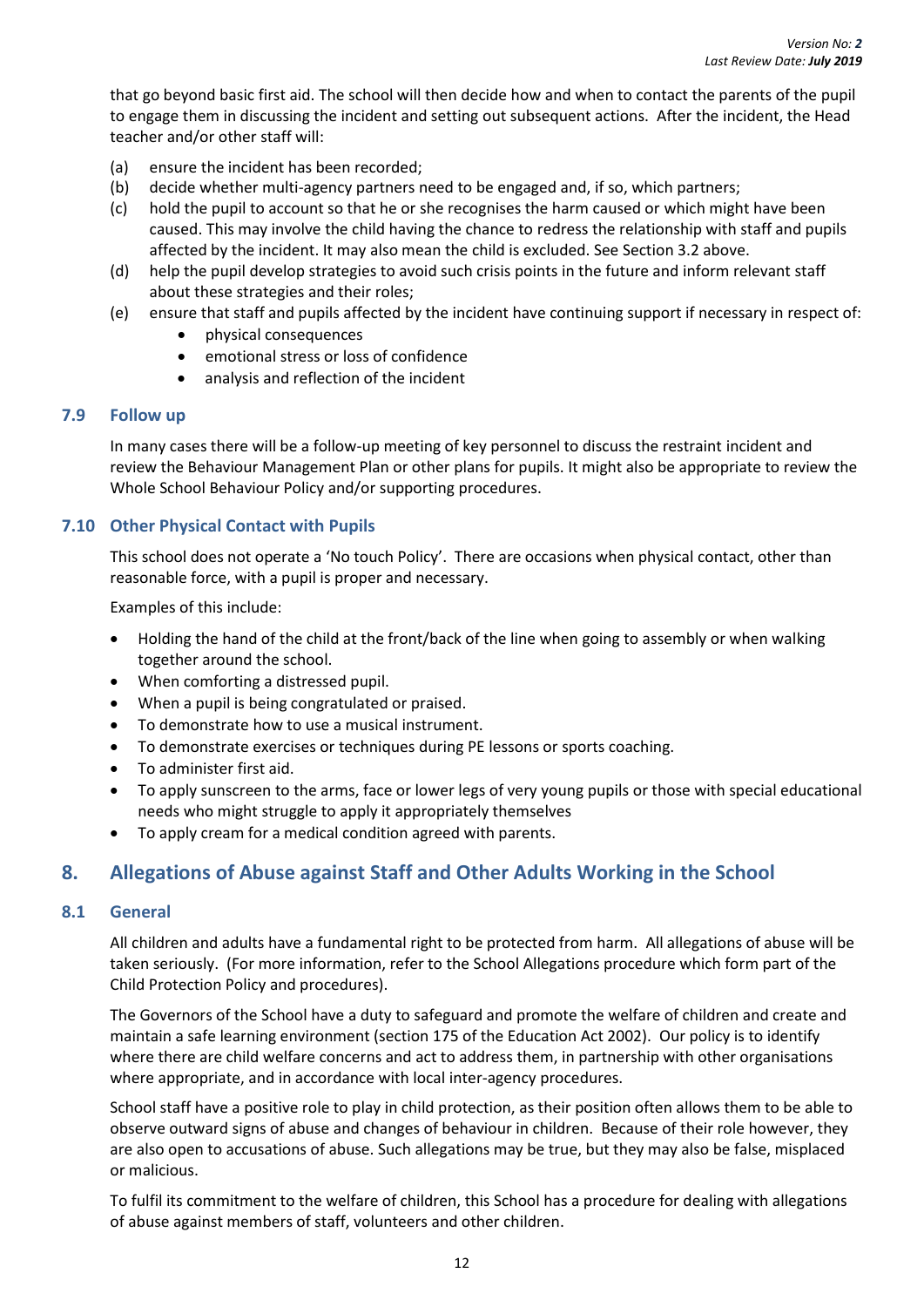The procedure aims to ensure that all allegations are dealt with fairly, consistently and quickly and in a way that provides protection for the child, whilst supporting the person who is the subject of the allegation.

If a member of staff does not wish to report an allegation directly, or they have a general concern about malpractice within the school, reference can also be made to the school's Whistleblowing procedures.

The procedure complies with the framework for managing cases of allegations of abuse against people who work with children, as set out in the statutory guidance 'Keeping Children Safe in Education' published by the DfE and the Cumbria SCB Core procedures.

#### <span id="page-20-0"></span>**8.2 Action in the Event of a Malicious Allegation**

If an allegation is determined to be false, unsubstantiated, unfounded or malicious, the LA appointed Designated Officer (DO) will be informed via Cumbria Safeguarding Hub and will refer the matter to local authority children's social care services to determine whether the child concerned needs additional services or may have been abused by someone else. If an allegation is shown to have been deliberately invented or malicious, the Head teacher will consider whether any disciplinary action is appropriate against the pupil who made it, or the Police will be asked to consider whether any action might be appropriate against the person responsible, including situations where the individual concerned was not a pupil. Such cases may be dealt with under the Protection from Harassment Act 1997.

The disciplinary action taken against a pupil might include detention, fixed term or permanent exclusion. Whatever action is taken will be discussed with the parent of the pupil concerned at an early stage.

#### <span id="page-20-1"></span>**9. Bullying**

**The school takes cases of suspected bullying very seriously and will record these and the investigation and outcome. The school will look at the incidents to see if it is bullying (STOP -Several Times on Purpose) or an individual serious bullying incident or if it is a case of unkind or disrespectful behaviour which needs to be handled in a different way. The pupil that has been bullied will be reassured that their allegations will be listened to and appropriate action taken. In the first instance, the pupils will be spoken to about the bullying (separately) and if appropriate, will be kept apart to reduce the risk of further negative behaviours or reprisals. All staff working with the pupils will be made aware so that they have support should they need it. Where bullying is deemed to have happened (after investigation), this will be recorded as a red on the school behaviour system and parents will be informed that their child has been accused of/has bullied another child. Sanctions will be taken to remove privilege in line with the whole school behaviour system. The pupil who has been bullied will be given support and will know how to get help should it happen again. They will be praised for reporting the bullying.**

#### <span id="page-20-2"></span>**9.1 What is Bullying?**

According to the DfE document 'Preventing and Tackling Bullying – Advice for Head teachers, staff and Governing Bodies, bullying may be defined as:

"Behaviour by an individual or group, repeated over time, that intentionally hurts another individual or group either physically or emotionally".

Specific types of bullying include those relating to:

- race, religion, culture or gender;
- SEN or disabilities;
- appearance or health conditions;
- sexual orientation;
- young carers or looked after children or otherwise related to home circumstances;
- sexist or sexual bullying.

It can take place between pupils, between pupils and staff, parents and staff or between staff; by individuals or groups; face-to-face, indirectly or using a range of cyber bullying methods.

Acts of bullying can include:

name-calling;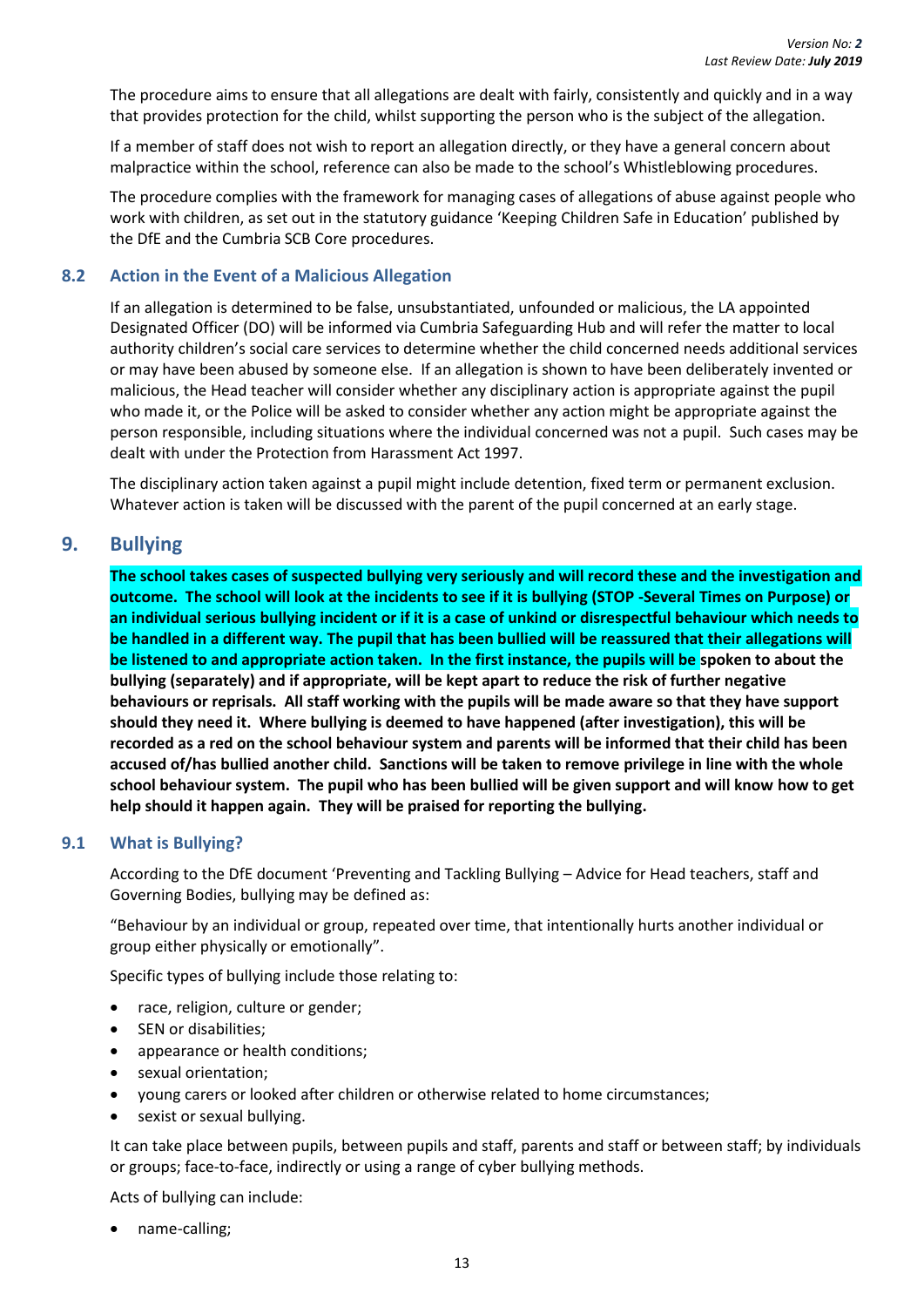- taunting;
- mocking;
- making offensive comments;
- kicking;
- hitting;
- pushing;
- taking belongings;
- inappropriate text messaging, emailing or 'posting' on social media sites;
- sending offensive or degrading images by phone or via the internet e.g. via Social media sites;
- producing graffiti;
- excluding people from groups;
- spreading hurtful and untruthful rumours.

Many experts believe that bullying involves an imbalance of power between the perpetrator and the victim. This could involve perpetrators of bullying having control over the relationship which makes it difficult for those they bully to defend themselves. The imbalance of power can manifest itself in several ways. It may be physical, psychological (knowing what upsets someone), derive from an intellectual imbalance, or by having access to the support of a group, or the capacity to socially isolate. It can result in the intimidation of a person or persons through the threat of violence or by isolating them either physically or online.

Cyber bullying can be defined as the use of information and communications technology particularly mobile phones and the internet, deliberately to upset someone else. Cyber bullying that occurs while pupils are under the school's direct supervision will be dealt with in line with this Policy and procedures (Whole School Behaviour Policy and procedures).

In cases where cyber bullying occurs while pupils are outside our direct supervision (i.e. at home), parents will be encouraged to report these incidents to the Police as criminal laws (such as those pertaining to harassment, threatening and menacing communications) may apply. Parents are also encouraged to report such bullying to the school. If the alleged perpetrator is a member of this school community, the school will act in line with this Behaviour Policy and procedures. The school wherever possible will support parents in this and may impose a sanction upon the bully where this individual is recognisable.

#### <span id="page-21-0"></span>**9.2 The Law**

The School endeavours to comply with the legal requirements placed on schools and the Governing body to determine detailed measures (rules, rewards, sanctions and behaviour management strategies) that ''encourage good behaviour and respect for others on the part of pupils and, in particular, preventing all forms of bullying among pupils'' (Education and Inspections Act 2006, section 89). The school will exercise its legal powers as outlined in section 89/5 and section 91, Education and Inspections Act 2006 as deemed appropriate and practicable.

Schools are required to comply with the equality duty 'The Equality Act 2010'. The public sector equality duty has three aims:

- Eliminate unlawful discrimination, harassment, victimisation and any other conduct prohibited by the Act;
- Advance equality of opportunity between people who share a protected characteristic and people who do not share it; and
- Foster good relations between people who share a protected characteristic and people who do not share it.

#### <span id="page-21-1"></span>**9.3 Reporting and Recording Incidents of Bullying**

Pupils and parents are encouraged to report bullying to any member of staff. Incidents are, in the first instance, referred to the pupil's Class teacher or Head of Year to be investigated, appropriate action taken and parents will be informed promptly using usual school procedures. Pupil voice is important at this school and pupils are encouraged through various means to report any incidents of bullying behaviour which they encounter personally or become aware of. This is reinforced via collective worship, Anti-Bullying Week, PSHE and during class/circle time. The Whole School Behaviour Policy and procedures also reinforce the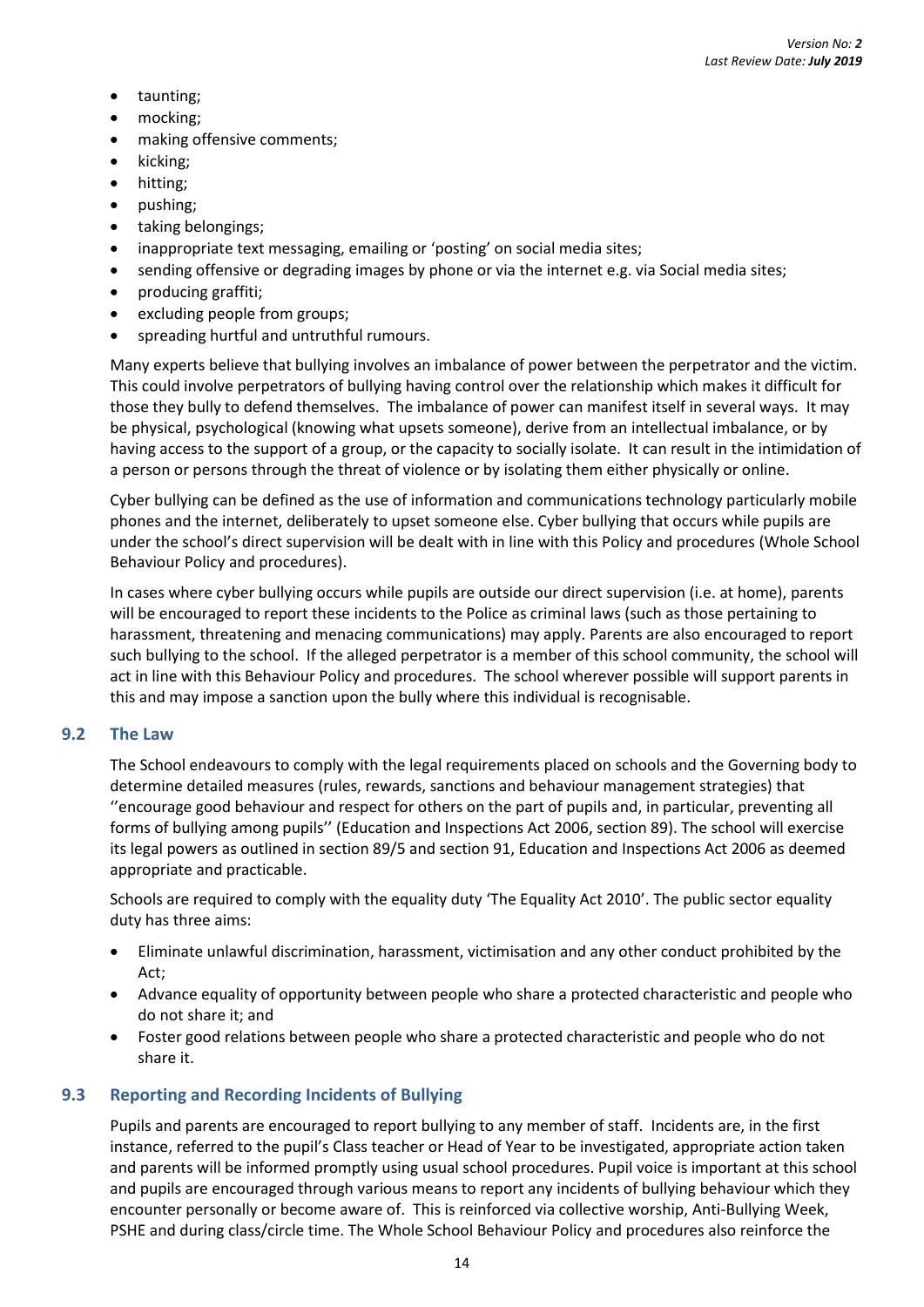school's expectation as to how members of the school community should conduct themselves. A log will be maintained of racist incidents and information on incidents of bullying. All reported incidents of bullying will be recorded regardless of the outcome of the investigation.

#### <span id="page-22-0"></span>**9.4 Tackling Bullying**

The aim of any anti-bullying intervention is to safeguard and support the victim, discipline and modify the behaviour of the bully with a view to prevent, de-escalate and stop further incidents of harmful behaviour.

#### <span id="page-22-1"></span>**9.5 Strategies for Dealing with Bullying**

- Ensuring that there is a promotion of an open and honest anti-bullying ethos in the school
- Investigate all allegations of bullying
- PSHE programme that discuss issues such as diversity and anti-bullying messages
- Calendared anti-bullying week
- Poster and leaflet campaigns designed and written by pupils
- Collective Worship both whole school and class/form that promote a sense of community
- Class discussions and role plays in Drama, English and RE that draw out anti-bullying messages
- Circle time
- Access to bully boxes
- Acceptable Internet Use Agreement is signed by all and online safety is discussed in Computing lessons.
- On-going staff induction and training programme
- Adequate staff supervision at lunch and break times
- Clear and consistently applied policies for Behaviour and Uniform
- Home school agreement (voluntary)
- Anti-bullying Ambassadors-School councillors

#### <span id="page-22-2"></span>**9.6 Strategies for Dealing with the Bully**

- Disciplinary sanction imposed either exclusion or time in the inclusion room
- Engage promptly with parents to ensure their support and involvement
- Restorative justice approaches taken as appropriate
- One to one interview with staff or peer mentors
- Counselling offered
- Work with the educational psychologist or other outside agency
- Anger management strategies discussed

#### <span id="page-22-3"></span>**9.7 Strategies to Support a Victim**

- Disciplinary sanctions as appropriate applied to the bully
- Counselling offered
- Mediation
- Out of lesson support passes issued
- Short term modification of school timetable
- One to one parental interview, parental support and involvement
- Self-assertive strategies discussed

#### <span id="page-22-4"></span>**10. Drugs and Drug-Related Incidents**

*Drug education forms part of science teaching and P.S.H.E in this school and pupils learn about safe use of drugs when illness occurs and also about unsafe and dangerous misuse of drugs. During Y4/5/6 more work around this is included in the curriculum. The school also used the Corum Lifebus which has a session for older pupils around this topic.*

#### <span id="page-22-5"></span>**10.1 General**

A drug is a substance which, when taken into the body, changes the way we feel, the way we see things and the way the body works. This section covers a range of drugs including medicines, tobacco, alcohol,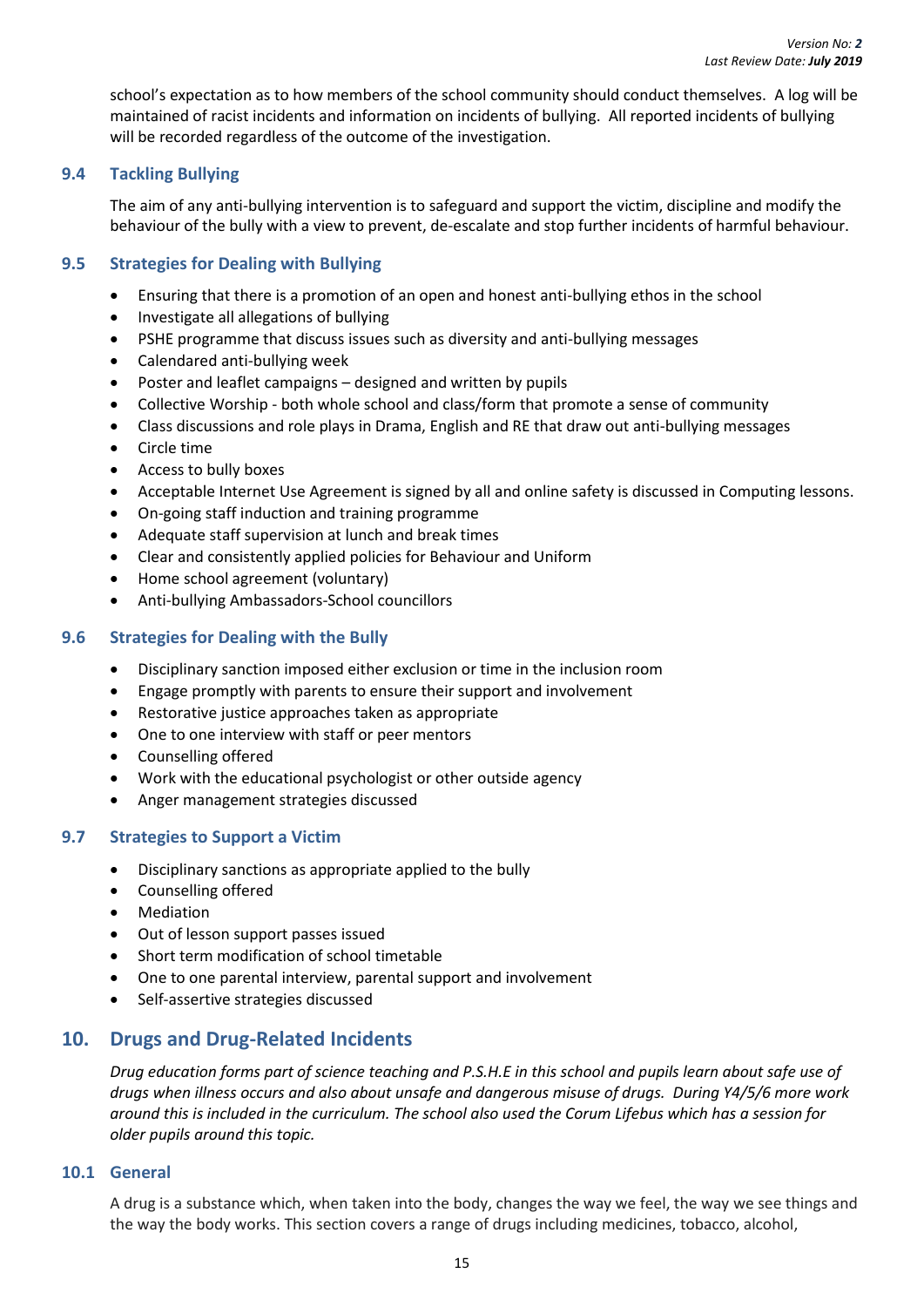solvents, novel psychoactive substances (so called 'legal highs'), volatile substances and illegal drugs and describes the school's approach to dealing with incidents of drug misuse. Apart from medicines prescribed to an individual, all other items listed above are classed as 'prohibited items' with respect to screening, searching and confiscation – Section 3.2 refers.

Drugs Education forms part of the PSHE programme delivered in discrete sessions for pupils.

- Current research indicates that drug use, both legal and illegal, is rising amongst young people.
- The school believes it has a duty to inform and educate young people on the consequences of drug use and misuse.
- Fundamental to our school's values and practice is the principle of sharing the responsibility for education of young people with parents and carers by keeping them informed and involved at all times.

#### <span id="page-23-0"></span>**10.2 Responsibilities**

The Head teacher has responsibility for supporting other members of staff in the implementation of these procedures. Phillipa Summers is named as the designated senior member of staff with responsibility for the drug related procedures in this school and for disseminating any information on drug-related education.

Drug prevention is a whole school issue. All staff, both teaching and support staff, will be made aware of these procedures and how they relate to them should they be called upon to deal with a drug-related incident.

A member of staff regularly checks the school premises – any substances or drug paraphernalia found will be reported to the Head teacher and dealt with in accordance with these procedures.

#### <span id="page-23-1"></span>**10.3 Dealing with Drug-Related Incidents**

The following provides our framework for dealing with incidents surrounding the use, suspicion of use and finding of drugs and substances. We recognise that drug use can be a symptom of other problems and, where appropriate, we will involve or refer pupils to other services. Within our school the following guidelines apply to the possession or use of drugs, alcohol and tobacco on school premises:

#### <span id="page-23-2"></span>*Medicines*

Where pupils are prescribed medicines, cases will be dealt with on an individual basis and appropriate procedures will be followed (e.g. safe storage and administration of medicines in line with national guidance). Information for parents on this issue is available on request from the school.

#### <span id="page-23-3"></span>*Tobacco*

In line with legislation, the school operates a 'No Smoking' policy in the building and on the school site. This also applies to the use of e-cigarettes.

#### <span id="page-23-4"></span>*Alcohol*

No alcohol is consumed during the normal school day. Those hiring the school premises are not allowed to consume alcohol on site unless it has been authorised by the Governing Body and forms part of the Lettings Contract.

#### <span id="page-23-5"></span>*Solvents*

The school will ensure that potentially harmful substances are stored safely, and pupils will be supervised carefully where such substances are used during their work. The use of aerosol deodorants will be discouraged because of the potential risks to people with asthma or other bronchial problems.

#### <span id="page-23-6"></span>*Illegal substances*

Illegal or illicit substances must not be brought to school or used on school premises.

#### <span id="page-23-7"></span>**10.4 Finding a drug or suspected illegal substance**

- (1) Take possession of the drug/substance and inform the Head teacher or person acting in her place.
- (2) In the presence of a witness the article should be packed securely and labelled with the date, time and place of discovery.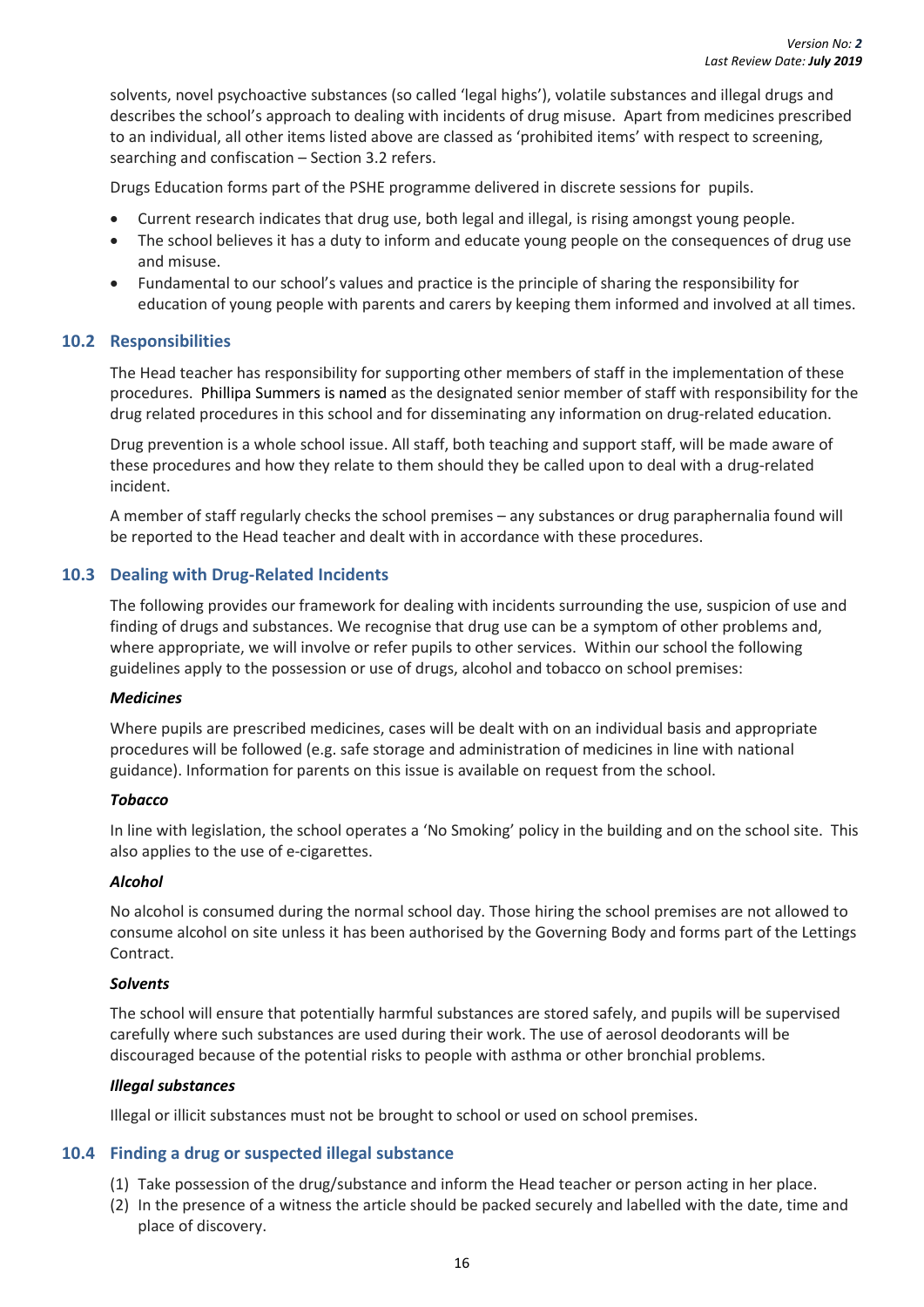- (3) The package should be signed by the person who discovered it and stored in a secure place.
- (4) The Head teacher will always involve the school's link community liaison police officer in the case of suspected drugs or illegal substances in school
- (5) In the event of discovering a hypodermic needle, the incident should be recorded and the following procedure should be observed to protect all persons:
	- Do **NOT** attempt to pick up the needle.
	- If possible, cordon off the area to make it safe.
	- Inform the Head teacher or person acting in her place.
	- The needle should be placed in a sharps box or other secure metal box and disposed of via a local medical surgery.

#### <span id="page-24-0"></span>**10.5 When to contact the Police/disciplinary action**

The Police will always be contacted in situations where controlled drugs are found. Any decisions made on the appropriate disciplinary action to be taken will take the Police advice into consideration.

- Where controlled drugs are found, these will be delivered to the Police as soon as possible.
- Alcohol will be disposed of.
- Tobacco or cigarette papers will also be disposed of in the same way as alcohol.
- If other substances are found which are not believed to be controlled drugs, these will be confiscated and disposed of in accordance with the school's procedures. This would include, for example, so called 'legal highs'. Where staff suspect that a substance may be a controlled drug, they will treat them as controlled drugs and follow the procedure above.

In the event of a drug-related incident in the school, the school would co-operate with the Police should they wish to search the premises.

As a result of a drug-related incident, the pupil(s) concerned will be subject to disciplinary action. This action may result in a fixed term exclusion and in the most serious of cases would result in permanent exclusion.

#### <span id="page-24-1"></span>**10.6 Procedures for dealing with drug-related incidents involving adults**

The following examples are situations where concerns about drug misuse or related behaviour involve a parent or other adult rather than pupils:

- Adults may attend school premises under the influence of alcohol or drugs.
- A parent or adult may attempt to remove a child from school premises during or at the end of the school day whilst under the influence of alcohol or drugs.
- An adult may behave aggressively, intimidate or threaten staff or assault school staff or pupils whilst appearing to be under the influence of alcohol or drugs.
- School staff may be concerned that a parent or family member's drug misuse may put the child at risk.
- An adult may be involving pupils in drug misuse or the supply of drugs to pupils.

These examples are not exhaustive and in each case, the Head teacher will consider the safety of the whole school community including staff when determining the appropriate course of action.

Where, in the opinion of school staff, it is thought that an adult is unable to provide appropriate care and supervision of a child because they are under the influence of drugs or alcohol, they will first attempt the contact an alternative adult carer for the child before contacting the LA Social Care Services and, if necessary, the Police.

Where there are concerns over the safety of the child, school staff will attempt to persuade the adult not to leave the premises with the child until appropriate assistance arrives. If the adult insists on leaving the school, staff will immediately contact the Police. This will also be the case if an adult becomes threatening or aggressive.

If school staff have concerns about an adult or adults supplying drugs on or near school premises, or to any of the pupils out with school premises, the Head teacher or other member of staff will consult with the Police.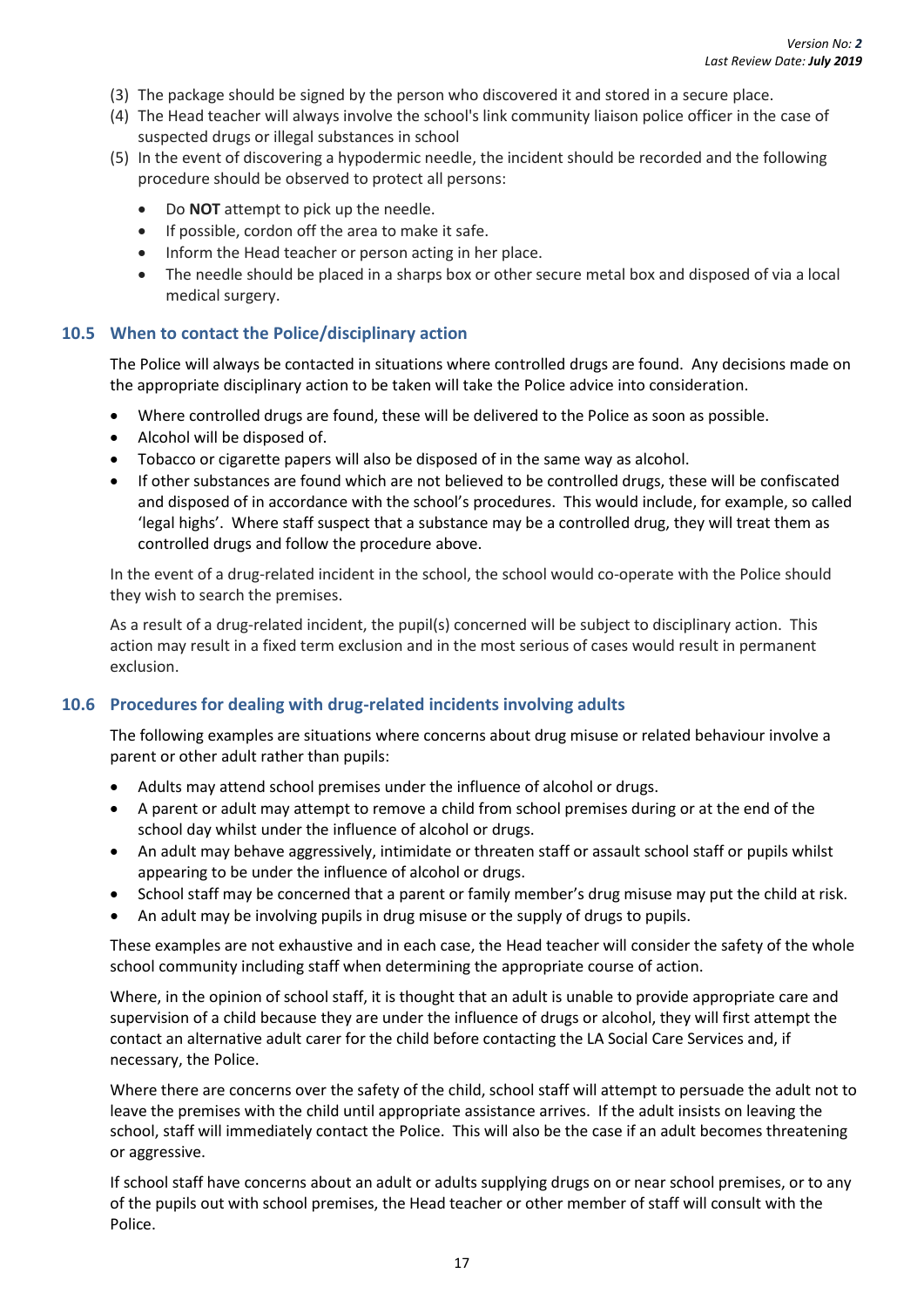### <span id="page-25-0"></span>**11. Behaviour of Parents and Other Visitors to the School**

The School encourages close links with parents and the community. We believe that pupils benefit when the relationship between home and school is a positive one. The vast majority of parents and others visiting our school are keen to work with us and are supportive of the school. However, on the rare occasions when a negative attitude towards the school is expressed, this can result in aggression, threatening behaviour, written, verbal and/or physical abuse towards a member of the school community.

Violence, threatening behaviour and abuse against school staff or other members of the school community will not be tolerated. When formulating our procedures, reference was made to the DfES document 'A Legal toolkit for schools – Tackling abuse, threats and violence towards members of the school community' and DfE non-statutory guidance 'Advice on School Security: Access and barring of individuals from school premises' (December 2012). A poster indicating that such negative behaviour is not acceptable is displayed in the school reception area.

Our school expects and requires staff to behave professionally in these difficult situations, and to attempt to defuse the situation where possible, seeking the involvement as appropriate of other colleagues. However, all members of the school community (including other parents and visitors) have the right to visit and work without fear of violence and abuse, and the right in an extreme case, of appropriate self-defence.

We expect parents and other visitors to behave in a reasonable way towards other members of the school community. The following outlines the steps that will be taken where parent or visitor behaviour is unacceptable.

#### <span id="page-25-1"></span>**11.1 Types of behaviour that are considered serious and unacceptable**

The following list outlines the types of behaviour that are considered serious and unacceptable and will not be tolerated towards any member of the school community. This is not an exhaustive list but seeks to provide illustrations of such behaviour:

- Shouting, either in person or over the telephone
- Speaking in an aggressive/threatening tone
- Physical intimidation e.g. standing very close to her/him
- The use of aggressive hand gestures/exaggerated movements
- Physical threats
- Shaking or holding a fist towards another person
- Swearing
- Pushing
- Hitting, e.g. slapping, punching or kicking
- Spitting
- Racist or sexist comments
- Sending inappropriate or abusive e-mails to school staff or to the general school e-mail address
- Publishing or posting derogatory or inappropriate comments which relate to the school, its pupils or staff/volunteers on a social networking site
- Breaking the school's security procedures

Unacceptable behaviour may result in the Police being informed of the incident.

#### <span id="page-25-2"></span>**11.2 Procedures for Dealing with Unacceptable Behaviour**

When a parent or member of the public behaves in an unacceptable way during a telephone conversation, staff at the school have the right to terminate the call. The incident will be reported by staff to the Senior Management Team. The school reserves the right to take any necessary actions to ensure that members of the school community are not subjected to verbal abuse. The school may warn the aggressor, temporarily or permanently ban them from the school site, and/or contact the Police.

When any parent or visitor behaves in an unacceptable way in person towards a member of the school staff a member of the Senior Management Team will seek to resolve the situation through discussion and mediation. If necessary, the school's complaints procedure should be followed. Where all procedures have been exhausted, and aggression or intimidation continues, or where there is an extreme act of violence, the